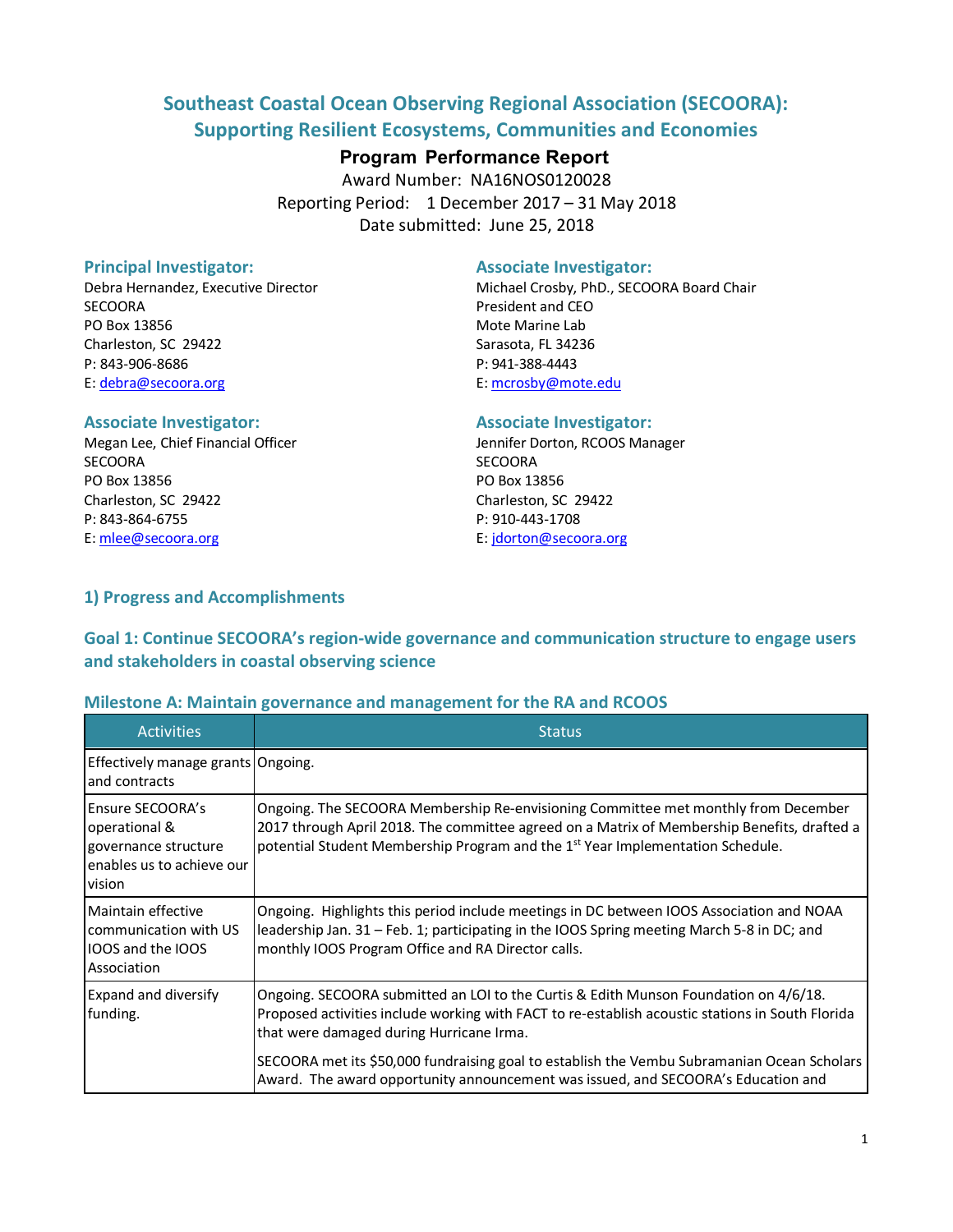| <b>Activities</b>                           | <b>Status</b>                                                                                                                                                                                                                                                                                                                                                                                                                                                                                                                                                                                                                                                                                                                             |  |  |  |  |  |
|---------------------------------------------|-------------------------------------------------------------------------------------------------------------------------------------------------------------------------------------------------------------------------------------------------------------------------------------------------------------------------------------------------------------------------------------------------------------------------------------------------------------------------------------------------------------------------------------------------------------------------------------------------------------------------------------------------------------------------------------------------------------------------------------------|--|--|--|--|--|
|                                             | Outreach committee selected the first awardee, Laura McGee, who was announced on May 23<br>at the SECOORA Annual meeting.                                                                                                                                                                                                                                                                                                                                                                                                                                                                                                                                                                                                                 |  |  |  |  |  |
| Update and maintain<br>SECOORA's RCOOS Plan | In January 2018, SECOORA Board of Directors decided that instead of having a large SECOORA<br>RCOOS Plan that includes details on all of the SECOORA operational components, SECOORA<br>would have a series of smaller, platform specific plans that are easier to keep up-to-date and<br>can be tailored based on user and stakeholder needs. SECOORA has drafted the Moorings Plan<br>and Glider Plan. The SECOORA RCOOS manager is leading the plan writing teams. Each plan will<br>provide sufficient detail to outline SECOORA use of the assets and future expansion for the<br>assets. Our revision timeline for all of these plans is every 5 years. Note that the HFR and Data<br>Management Plans have already been developed. |  |  |  |  |  |

## **Milestone B: Engage users and other stakeholders to prioritize investments. Ongoing**

| <b>Activities</b>                                                                                               | <b>Status</b>                                                                                                                                                                                                                                                                                                                                                                                                                                                                                                                                                                                                                                                                                                |  |  |  |  |  |
|-----------------------------------------------------------------------------------------------------------------|--------------------------------------------------------------------------------------------------------------------------------------------------------------------------------------------------------------------------------------------------------------------------------------------------------------------------------------------------------------------------------------------------------------------------------------------------------------------------------------------------------------------------------------------------------------------------------------------------------------------------------------------------------------------------------------------------------------|--|--|--|--|--|
| Improve web-based<br>information system and<br>web presence                                                     | Although outreach activities have increased, there was a 52% decrease in website sessions<br>(32,579 to 16,806) due to the fact that highly visited pages, such as the Marine Weather Portal,<br>are not currently being counted as part of SECOORA's website sessions although they were<br>previously. SECOORA hired Second Creek Consulting, LLC in May to help with Google AdWords<br>and a Google Analytics review. SECOORA newsletters, stories and videos can be accessed via<br>website, Facebook and Twitter.                                                                                                                                                                                       |  |  |  |  |  |
| Identify and promote<br>opportunities for non-<br>members to engage in<br>SECOORA activities and<br>initiatives | SECOORA's Annual meeting was hosted in Charleston, South Carolina, May 22-24. The theme of<br>the meeting was the Blue Economy. Three panels discussed different aspects of the Blue<br>Economy - offshore resources, fisheries management, and local South Carolina economic<br>perspectives. Additionally, SECOORA hosted a public forum titled Extreme Events, the Blue<br>Economy, and Ocean Observations on the evening of May 23. A meeting overview,<br>presentations, and materials are available: http://secoora.org/annual-meeting-2018/. Over the<br>three days, 81 people participated in the meeting, 36 form non-member organizations. Click<br>here to read the highlights story.             |  |  |  |  |  |
| Implement an effective<br>outreach strategy                                                                     | SECOORA continues to implement an outreach strategy based on both the SECOORA Strategic<br>Plan and Fundraising Strategy.                                                                                                                                                                                                                                                                                                                                                                                                                                                                                                                                                                                    |  |  |  |  |  |
|                                                                                                                 | Primary marketing and outreach mechanisms are e-newsletters, e-mails, social-media and the<br>website. From 12/1/17 to 5/31/18, we increased our subscription to the newsletter by 21, from<br>835 to 856; Facebook "likes" have grown 2% (from 388 to 396); and, Twitter "followers" have<br>grown 11% (482 to 536). SECOORA shared approximately 75 Facebook posts and 147 Twitter<br>"tweets", referring a combined 339 sessions to the SECOORA website. During this period, 18<br>stories were published on the website (www.secoora.org/news). Additionally, we released our<br>2017 Annual Report (link) and four state rack cards (link to: Florida, Georgia, South Carolina,<br>and North Carolina). |  |  |  |  |  |
|                                                                                                                 | The FACT Network website, developed by SECOORA, will be released in June 2018.                                                                                                                                                                                                                                                                                                                                                                                                                                                                                                                                                                                                                               |  |  |  |  |  |
|                                                                                                                 | SECOORA is continuing the Coastal Observing in your Community webinar series. During the<br>reporting period, 4 webinars were hosted. Members and non-members presented and<br>attended each webinar. A combined 248 people registered, and each webinar was recorded<br>and archived for future viewing.                                                                                                                                                                                                                                                                                                                                                                                                    |  |  |  |  |  |
| Support citizen science<br>opportunities                                                                        | SECOORA is promoted the "What's you Water Level?" app through the Coastal Observing in<br>your Community webinar series (12/19/17). The app was developed by Christine Buckel, NOAA<br>NCCOS. The water level reporting app collects and aggregates reports of observed water levels<br>submitted through citizen scientists. 34 people from around the region and NOAA Sentinel Site<br>Cooperative members attended the webinar.                                                                                                                                                                                                                                                                           |  |  |  |  |  |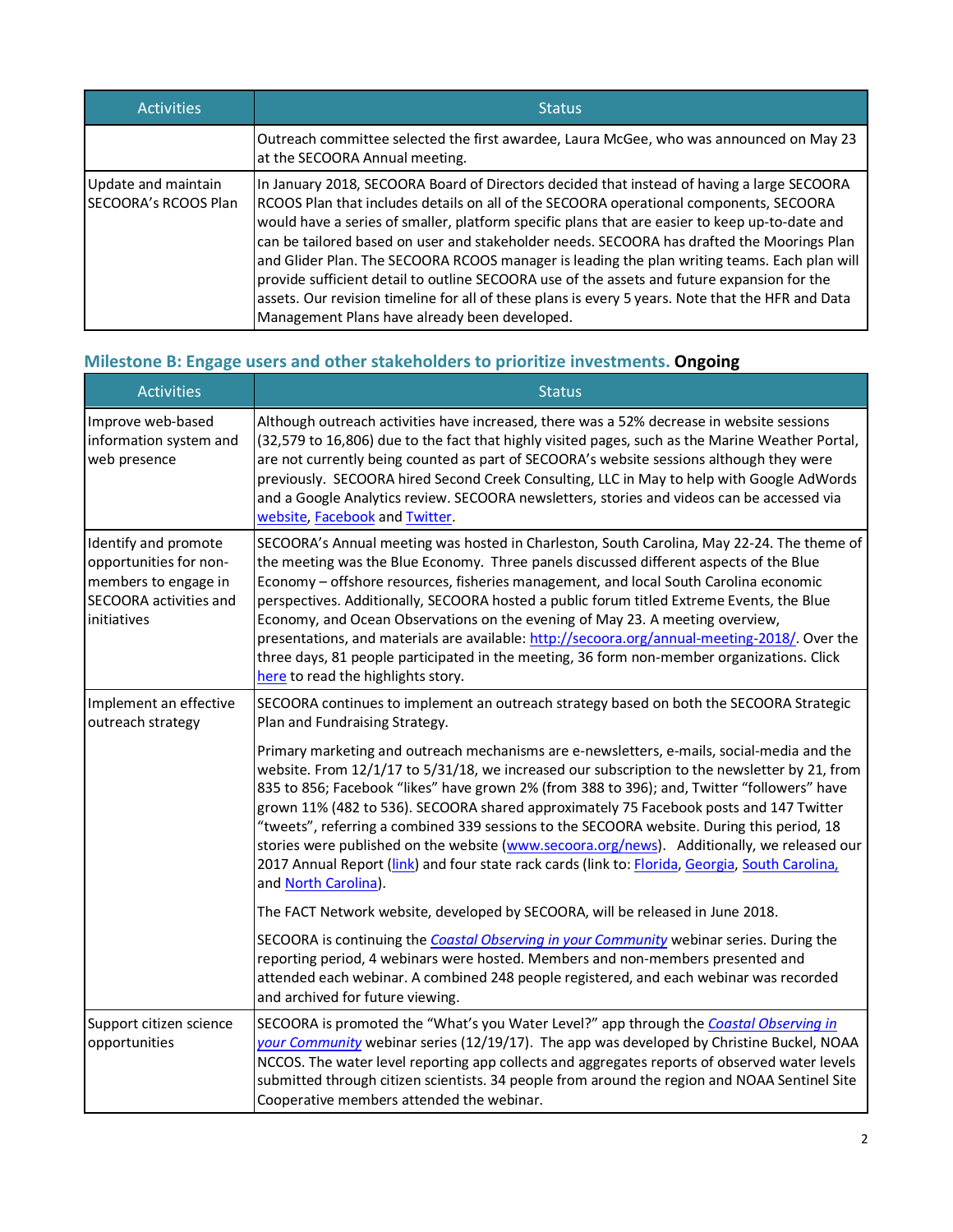| <b>Activities</b>                                                                | <b>Status</b>                                                                                                                                                                                                                                                                                                                                                                                                                                                                                                                                                                                                                                                                                                                                                                                                                                                                                                                                                                                                                                                                                                                                                                                  |  |  |  |  |  |
|----------------------------------------------------------------------------------|------------------------------------------------------------------------------------------------------------------------------------------------------------------------------------------------------------------------------------------------------------------------------------------------------------------------------------------------------------------------------------------------------------------------------------------------------------------------------------------------------------------------------------------------------------------------------------------------------------------------------------------------------------------------------------------------------------------------------------------------------------------------------------------------------------------------------------------------------------------------------------------------------------------------------------------------------------------------------------------------------------------------------------------------------------------------------------------------------------------------------------------------------------------------------------------------|--|--|--|--|--|
| Engage students in<br>problem solving using<br>ocean observing data              | The first Vembu Subramanian Ocean Scholar, Laura McGee, proposed Determining<br>$\bullet$<br>Hurricane-Induced CO2 Flux in the South Atlantic Bight. Laura is a graduate student at NC<br>State University and her advisor is Dr. Ruoying He.<br>The SECOORA Data Challenge opportunity was issued. Due to a low response rate, it was<br>decided that the Education and Outreach committee will review the announcement and<br>potentially re-advertise the Data Challenge in August 2018.<br>In February, 25 undergraduate students from the University of South Florida St. Petersburg<br>reviewed the SECOORA Data Portal. The students were guided through a series of exercises<br>on the portal and provided feedback on the ease of use.<br>In April two groups of undergraduate students from USF were learned about the<br>importance of water quality and meteorological data collected by coastal ocean observing<br>systems. The students participated in a field trip to the USF COMPS Clam Bayou station in<br>Florida. This is a partnership between YSI Xylem, SECOORA, and USF COMPS. Over 200<br>students have been taught through this partnership since it began in 2014. |  |  |  |  |  |
| Coordination of SOCAN<br>activities                                              | SOCAN Coordinator Leslie Wickes continues to engage stakeholders within the region and<br>nationally. Wickes is now the U.S. Southeast lead for the Ocean Acidification Information<br>Exchange and co-led a National Water Quality Monitoring Council webinar with Dr. Cai<br>(University of Delaware) titled, Coastal acidification: moving from a global problem to a coastal<br>water quality issue. There were 140 participants on the webinar. Two story maps are available<br>for stakeholders: SOCAN Priorities for acidification monitoring and Coastal acidification: moving<br>from a global problem to a coastal water-quality issue.                                                                                                                                                                                                                                                                                                                                                                                                                                                                                                                                              |  |  |  |  |  |
|                                                                                  | SOCAN materials such as the NC Stakeholder Workshop report and the monthly newsletters are<br>available on the SOCAN resources page. Wickes led a SOCAN Executive Committee meeting on<br>1/10/2018 and hosted four Science Working Group calls this reporting period (2/6/18, 3/12/18,<br>4/27/18, 5/31/1). Wickes authored and submitted to EOS, SOCAN: Mobilizing a regional<br>acidification network to address a global problem. The paper has been accepted and is<br>currently in revision.                                                                                                                                                                                                                                                                                                                                                                                                                                                                                                                                                                                                                                                                                             |  |  |  |  |  |
|                                                                                  | In progress: 1) Wickes, in coordination with Axiom Data Science is updating the SOCAN website.<br>2) A Georgia/South Carolina stakeholder workshop will be held in July 2018. 3) Wickes is<br>coordinating with the East Coast Ocean Acidification team on nearshore sampling for their<br>summer cruise (July, dates TBD). 4) Wickes is working with Sharing Ocean Acidification<br>Resources for Communicators and Educators (SOARCE) to schedule a SOCAN webinar this<br>summer.                                                                                                                                                                                                                                                                                                                                                                                                                                                                                                                                                                                                                                                                                                            |  |  |  |  |  |
|                                                                                  | The SOCAN web portal is under development by Axiom Data Science. Ingestion, data<br>processing, and preliminary visualization of 55 datasets associated with cruise surveys were<br>prepared for ingestion and visualization on the web portal. The prototype SOCAN website and<br>the portal are available.                                                                                                                                                                                                                                                                                                                                                                                                                                                                                                                                                                                                                                                                                                                                                                                                                                                                                   |  |  |  |  |  |
| <b>Animal Telemetry</b><br>Workshop (Joint<br>SECOORA, CariCOOS, and<br>US IOOS) | Complete (3/28-29/17). Access here.                                                                                                                                                                                                                                                                                                                                                                                                                                                                                                                                                                                                                                                                                                                                                                                                                                                                                                                                                                                                                                                                                                                                                            |  |  |  |  |  |

# **Milestone C: Maintain and Operate DMAC (SECOORA and Axiom Data Science, LLC): Ongoing.**

| <b>Activities</b>                        | <b>Status</b>                                                                                                                                                                                                                                                                                                                          |
|------------------------------------------|----------------------------------------------------------------------------------------------------------------------------------------------------------------------------------------------------------------------------------------------------------------------------------------------------------------------------------------|
| <b>IOOS DMAC standards</b><br>compliance | Ongoing. Responsible contractor: Axiom Data Science, LLC. SECOORA follows the IOOS<br>recommended standards-based services and requirements to ingest, manage, and provide<br>access to all our funded data streams (in-situ, remotely sensed and numerical models). See<br>portal.secoora.org. Improvements over this period include: |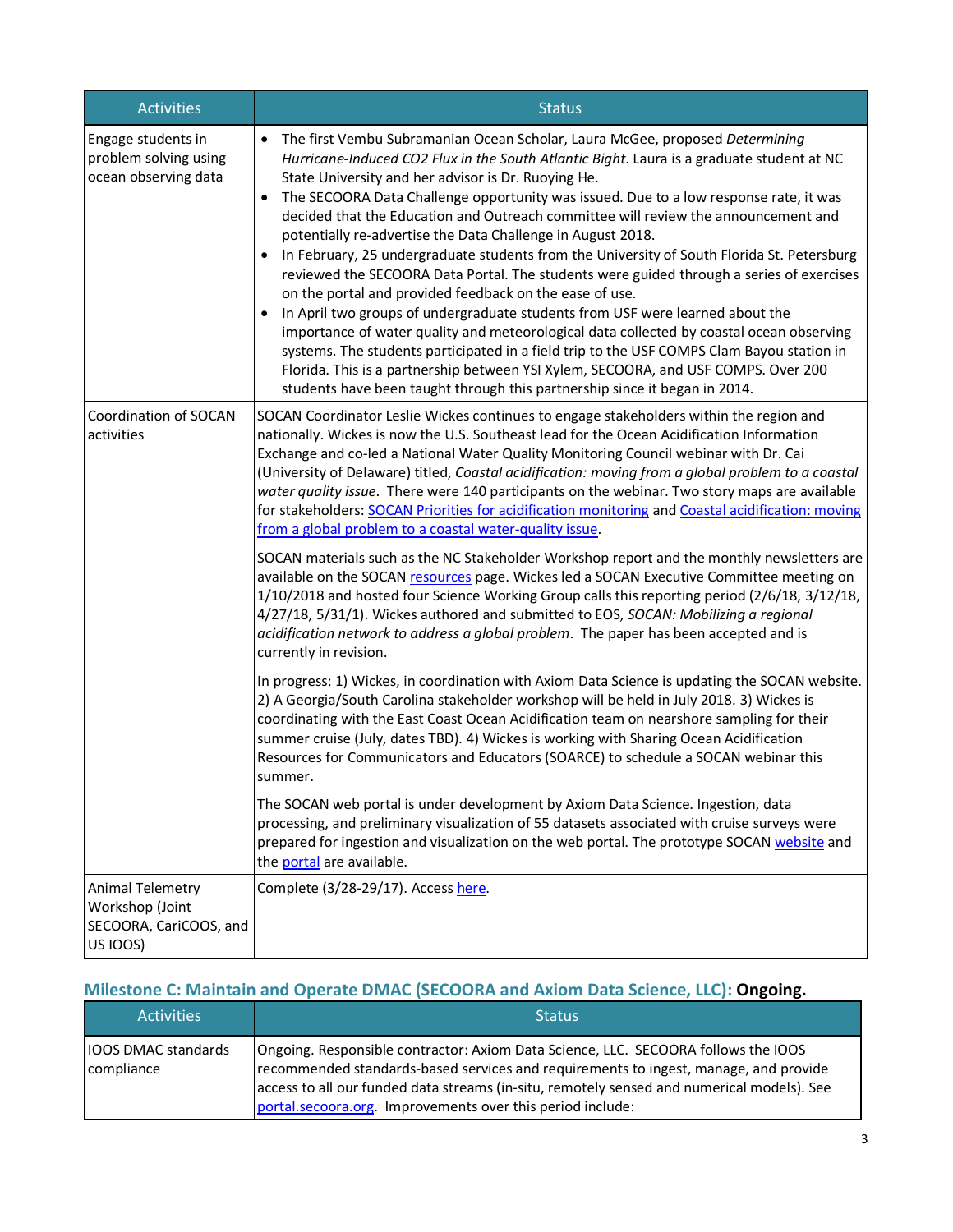| <b>Activities</b>                                                   | <b>Status</b>                                                                                                                                                                                                                                                                                                                                                                                                                                                                                                                                                                                                                                                                                                                                                                                                                                                                                                                                                                                                                                                                                                                                                                                                                                                                                                                                                                                                                                                                                                                                                                                                                                                                                                                                                                                                                                                                                  |
|---------------------------------------------------------------------|------------------------------------------------------------------------------------------------------------------------------------------------------------------------------------------------------------------------------------------------------------------------------------------------------------------------------------------------------------------------------------------------------------------------------------------------------------------------------------------------------------------------------------------------------------------------------------------------------------------------------------------------------------------------------------------------------------------------------------------------------------------------------------------------------------------------------------------------------------------------------------------------------------------------------------------------------------------------------------------------------------------------------------------------------------------------------------------------------------------------------------------------------------------------------------------------------------------------------------------------------------------------------------------------------------------------------------------------------------------------------------------------------------------------------------------------------------------------------------------------------------------------------------------------------------------------------------------------------------------------------------------------------------------------------------------------------------------------------------------------------------------------------------------------------------------------------------------------------------------------------------------------|
| and implementation of<br>Data Management,<br>Products, and Services | Maintain IOOS compliant services and applications for integration with national products:<br>○ Upgraded THREDDS to 4.6.10 - http://thredds.secoora.org<br>o Upgraded ERDDAP to 1.80 - http://erddap.secoora.org<br>o Updated SECOORA ISO WAF - https://thredds.secoora.org/iso<br>Made programmatic improvements to operationalize the ERDDAP API instance for<br>external users and systems to interact with real-time SECOORA data served through the<br>HPC cache. This API emulates the SOS style requests/response services in addition to<br>several higher-level methods which allow users to access summary analytics and advanced<br>packaging of data for downloading.<br>Developed and documented a test <b>ERDDAP API</b> instance for external users and systems to<br>programmatically interact with real-time SECOORA data served through the HPC cache.<br>This API emulates the SOS style requests/response services in addition to several higher-<br>level methods which allow users to access summary analytics and advanced packaging of<br>data for downloading.<br>• Set-up an ingestion pathway for USF moorings and models via a new version of their<br>THREDDS server.<br>Maintained submission of 66 sensor feeds to NCEI for long-term preservation.<br>Maintained the SECOORA Glider System. Progress was made in collaboration with<br>SECOORA, IOOS, and Rutgers towards resolving issues with submitting the corrected<br>delayed mode data to the DAC. Eleven glider deployments are now available through the<br><b>SECOORA portal.</b><br>Submitted 2 new gliders missions to the IOOS Glider DAC (pelagia-20180401T0000 and<br>bass-20180301T0000).<br>Provided technical support to USF and UNCW for authoring ISO 19115-standard metadata<br>using the Research Workspace.<br>Axiom staff participated in the IOOS DMAC meeting hosted May 21-23, 2018. |
| Maintenance of DMAC<br>infrastructure (hardware<br>and software)    | Ongoing. Responsible contractor: Axiom Data Science, LLC. Axiom ensured that the SECOORA<br>data system was secure and monitored and provided technical support to address system<br>problems.                                                                                                                                                                                                                                                                                                                                                                                                                                                                                                                                                                                                                                                                                                                                                                                                                                                                                                                                                                                                                                                                                                                                                                                                                                                                                                                                                                                                                                                                                                                                                                                                                                                                                                 |
| <b>Establishment and</b><br>release of new SECOORA<br>Portal        | Ongoing. Responsible contractor: Axiom Data Science, LLC.<br>• Developed a proof-of-concept visualization for Harbor Branch wave glider data and made<br>enhancements relative to feedback (here). This task also included data programming<br>support to extract geographical position for visualizations.<br>. In April 2018, the upgraded SECOORA data portal was made operational and replaced the<br>earlier version. http://portal.secoora.org<br>. In April 2018, the redesigned v2 sensor system was integrated into the back-end portal<br>systems for improved handling of in-situ data ingestion. The full-integration of the v2<br>sensor system will facilitate management of multiple overlapping time-series data<br>generations (e.g. raw data, provider QCed data, revised data) and include support for<br>QARTOD checks. The new system will be designed to make the addition of new sensor<br>datasets, and maintenance of existing sensor datasets, much less cumbersome. The<br>current system will continue running until full integration of the new system is complete<br>(December 2018).<br>• Axiom led a data workshop on May 24 as part of the SECOORA Annual Meeting.<br>Approximately 30 people participated in the workshop and provided feedback on the new<br>data portal. Additionally, a survey was sent to participants after the workshop to gather<br>additional suggestions for improvements on the portal.                                                                                                                                                                                                                                                                                                                                                                                                                                            |
| per NOAA IOOS<br>Contribute Data Page                               | Address 10 requirements SECOORA, with Axiom Data Science, is working towards meeting all 10 data management and<br>core capabilities requirements for contributing data to NOAA IOOS                                                                                                                                                                                                                                                                                                                                                                                                                                                                                                                                                                                                                                                                                                                                                                                                                                                                                                                                                                                                                                                                                                                                                                                                                                                                                                                                                                                                                                                                                                                                                                                                                                                                                                           |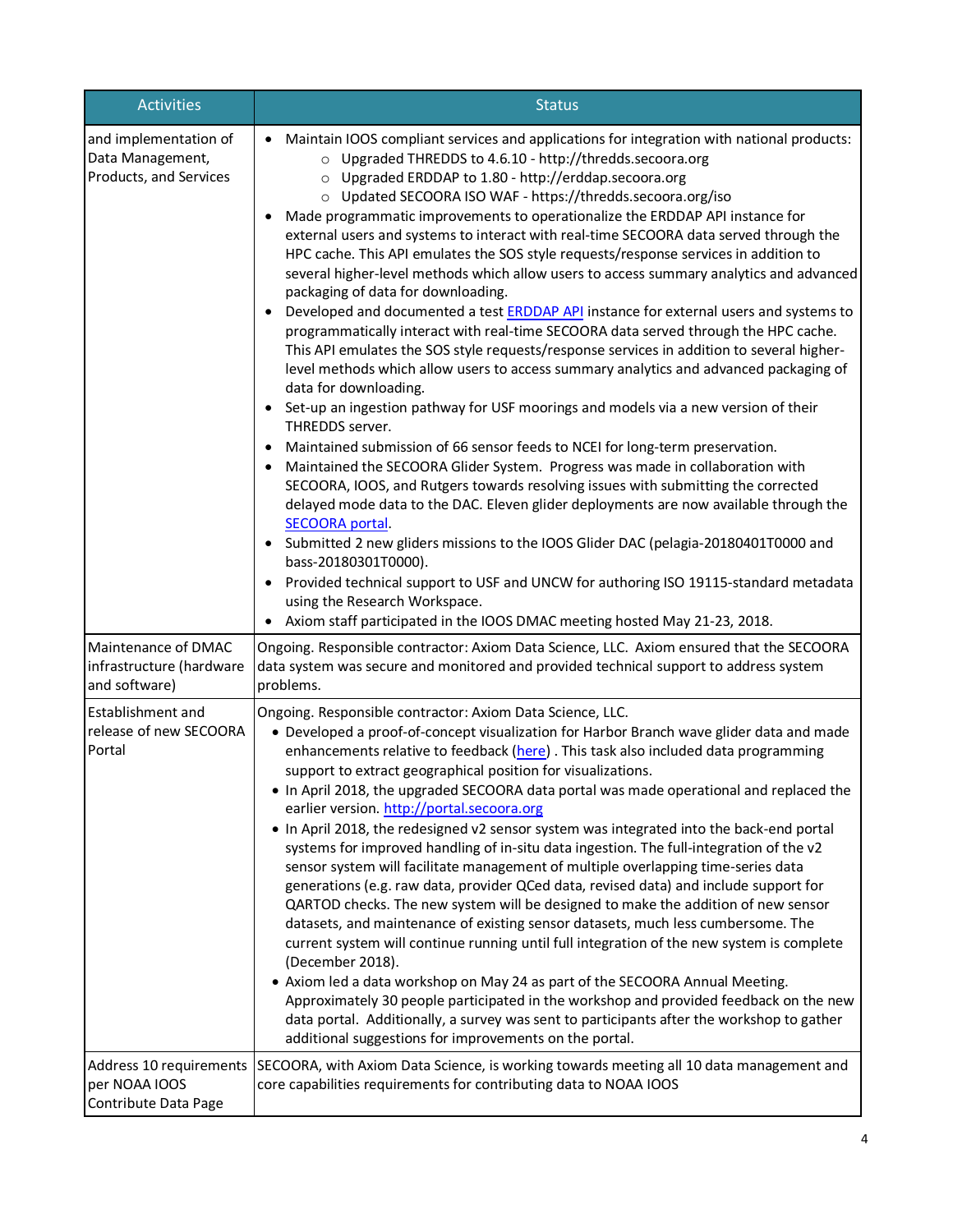| <b>Activities</b> | <b>Status</b>                                                                                                  |
|-------------------|----------------------------------------------------------------------------------------------------------------|
|                   | [(https://ioos.noaa.gov/data/contribute-data/). See Appendix A for detailed responses for each<br>requirement. |

# **Goal 2: Maintain existing core observation investments in the region**

# **Milestone A: Maintain HF Radars distributed throughout the region: Ongoing.**

| Institution/Contractor                                                                                                                                                      | <b>Status</b>                                                                                                                                                                                                                                                                                                                                                                                                                                                                                                                                                                                                                                                                                        |
|-----------------------------------------------------------------------------------------------------------------------------------------------------------------------------|------------------------------------------------------------------------------------------------------------------------------------------------------------------------------------------------------------------------------------------------------------------------------------------------------------------------------------------------------------------------------------------------------------------------------------------------------------------------------------------------------------------------------------------------------------------------------------------------------------------------------------------------------------------------------------------------------|
| University of South<br>Florida (UFS) (Weisberg,<br>Merz)- Support four<br>CODAR radar arrays on<br>the West Florida Shelf                                                   | USF continues to operate and maintain 3 CODAR system HF Radar sites (Naples, Venice and<br>Redington Shores) and 2 WERA HF Radar sites (Venice and Ft. DeSoto Park) which overlook the<br>USF mooring array. The planned fourth CODAR has not been deployed and parts for this fourth<br>station are being used as spares for existing CODARs.                                                                                                                                                                                                                                                                                                                                                       |
|                                                                                                                                                                             | Proposed Effort: A proposal was submitted to the NASEM-GRP Loop Current Dynamics Request<br>for Applications. The proposal effort includes the deployment of 3 CODAR HFR systems in south<br>Florida. One in the Dry Tortugas (Fort Jefferson and the lower Florida Keys (1 new site each at<br>Key West and Marathon). SECOORA is a funded partner in the proposal and if funded will<br>directly augment our SECOORA work on the West Florida Shelf, as well as expand SECOORA<br>stakeholder engagement into the lower Florida Keys/Tortugas region.                                                                                                                                              |
| University of Georgia<br>(UGA), Skidaway Institute<br>of Oceanography (SkIO)<br>(Savidge) -<br>Support two WERA radar<br>arrays on St. Catherine's<br>and Jekyll Island, GA | The SkIO WERA on St. Catherine's continues to provide HFR data to SECOORA and the national<br>HFRnet archive. The Jekyll Island site has not been redeployed post Irma and Maria. The RX and<br>TX antennas and cables were destroyed, and the deployment site is too eroded to re-establish<br>the WERA in the same location. PI Savidge worked with the Jekyll Island Authority to identify a<br>less erosion prone site to the north of the current location. Permits are currently under review<br>by the Georgia Department of Natural Resources. Once permits are granted, they will be shared<br>with the IOOS office, along with a site map, and other details required for NEPA compliance. |
|                                                                                                                                                                             | NSF PEACH Project: The NSF sponsored WERA installations at Cape Hatteras, NC are providing<br>high quality radial data, which is currently being provided to Seim's SECOORA team at UNC-CH,<br>for combining with the Hatteras CODAR. QC/QA and automation scripting was developed over<br>the past 6 months and handed off to Sara Haines at UNC-CH to improve upon. She is now<br>providing hourly maps of the combined product_at http://nccoos.org/ (click on "platforms" and<br>then "HF Radar"). WERA radial data that have been smoothed in time and space to match the<br>CODAR sampling are also being provided to Hugh Roarty at Rutgers.                                                  |
| University of Miami<br>(Shay) -<br>Support three WERA<br>radar arrays at Crandon,<br>Virginia Key and Dania                                                                 | UM has repaired 1 of 3 WERA which were severely damaged due to Hurricane Irma. UM has<br>repaired the HFR installation at the US Navy Test Facility at Dania Beach (Transmits at 12.7<br>MHz). Repairs included laying new cables and moving computer systems inside of a Navy<br>building to provide them with extra protection. This site became operational again in March<br>2018.                                                                                                                                                                                                                                                                                                               |
| Beach                                                                                                                                                                       | UM is in the process of acquiring hold harmless agreements at Virginia Key and Crandon Park<br>sites prior to redeploying HF radar instrumentation that was extensively damaged due to Irma.<br>In addition, Dade County Water and Sewage Department requests a fence be installed around<br>the facility housing the radar and computer as part of our agreement. Supplemental funding is<br>needed before fence installation can be completed.                                                                                                                                                                                                                                                     |
|                                                                                                                                                                             | UM has submitted an application to the Florida Department of Environmental Protection for an<br>HF radar site in Northern Key Largo. This site will support WERA in a direction-finding mode.<br>Once the permit is approved, a copy will be forward to SECOORA/IOOS.                                                                                                                                                                                                                                                                                                                                                                                                                                |
| University of NC - Chapel<br>Hill (UNC-CH) (Seim) -<br>Support three CODAR                                                                                                  | UNC-CH operates CORE, HATY, and DUCK. Note that one of the NSF-funded PEACH project<br>WERA systems belonging to SkIO (PI Savidge) is co-located with HATY and is sharing<br>communications infrastructure. DUCK sustained a lightning strike in early May that damaged                                                                                                                                                                                                                                                                                                                                                                                                                              |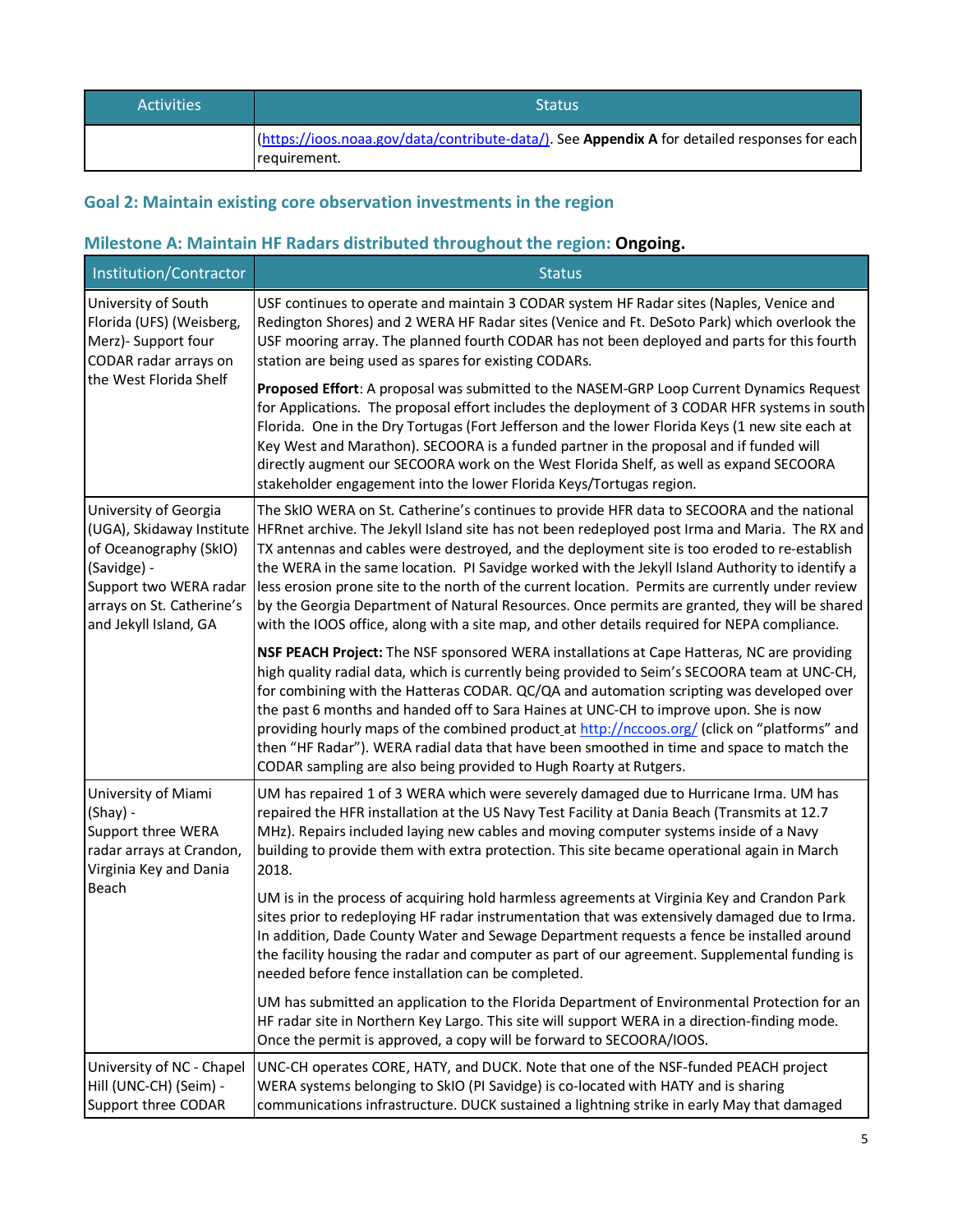| Institution/Contractor                                                                                                               | <b>Status</b>                                                                                                                                                                                                                                                                                                                                                                                                                                                                                                                                                                                                                                                                                                                                                                                                                                                                                                                                                                                                                                                                                             |  |  |  |
|--------------------------------------------------------------------------------------------------------------------------------------|-----------------------------------------------------------------------------------------------------------------------------------------------------------------------------------------------------------------------------------------------------------------------------------------------------------------------------------------------------------------------------------------------------------------------------------------------------------------------------------------------------------------------------------------------------------------------------------------------------------------------------------------------------------------------------------------------------------------------------------------------------------------------------------------------------------------------------------------------------------------------------------------------------------------------------------------------------------------------------------------------------------------------------------------------------------------------------------------------------------|--|--|--|
| <b>Banks of NC</b>                                                                                                                   | radar arrays on the Outer receiver, transmit, and transmit antenna units operated in collaboration with John's Hopkins<br>University. The strike lead to a weeklong outage. The radar was returned to operation after the<br>UNC-CH transmit and receive units were re-installed at the site.                                                                                                                                                                                                                                                                                                                                                                                                                                                                                                                                                                                                                                                                                                                                                                                                             |  |  |  |
|                                                                                                                                      | NSF PEACH Project: The nested CODAR/WERA radars provide combined radial vectors from<br>both types of systems and fill in coverage in Raleigh Bay that was previously unavailable from<br>the CODAR systems alone. The surface currents provide the PEACH project with essential<br>information about the convergence of shelf waters off Hatteras, NC and the influence of the<br>Gulf Stream on the cross- shelf transport that results. Ten in-water current sensors will provide<br>a rich source of validation data for the radar network when they are recovered in November,<br>2018.                                                                                                                                                                                                                                                                                                                                                                                                                                                                                                              |  |  |  |
| University of South<br>Carolina (Voulgaris) -<br>Support two WERA<br>arrays on Fort Caswell,<br>NC (CSW) and<br>Georgetown, SC (GTN) | The operation of CSW and GTN continued without significant down time during this reporting<br>period. Areas around Georgetown, SC that did not require modification for sea turtle nesting in<br>prior years, were modified for this season's nesting. The GTN site was visited in May to adapt 3<br>antenna sites for sea turtle nesting. Guy wire and radial attachment points were elevated<br>0.75m above ground to prevent entanglement with turtles. The CSW site was visited in May<br>2018 to re-position guy wire and radial attachment points that were exposed due to beach<br>front erosion during a heavy rain event on 4/15/18. This site may continue to have issues with<br>erosion at the transmission array due to scheduled beach re-nourishment west of the location,<br>as well as east across the Cape Fear river mouth on Bald Head Island. A detailed beach profile<br>has been conducted and vigilant monitoring of the dunes will occur. If required, the<br>transmission array could be re-located slightly west of the current location, but still inside of<br>Fort Caswell. |  |  |  |
|                                                                                                                                      | Research/Testing: In collaboration with the University of North Carolina at Wilmington<br>(UNCW), the USF team conducted an in-situ evaluation of the HFR velocities using ADCP data<br>from an instrument deployed in the footprint of the HFR. Analysis suggests that the differences<br>between the ADCP and HF radar velocities are due to Stoke's drift being included in the HFR<br>measurement and not vertical current shear. Additionally, combining traditional WERA<br>beamforming with CODAR's implementation of the MUSIC algorithm is showing promise to<br>identify inaccurate beamformed surface current measurements. These results were presented<br>at 2018 Ocean Sciences and a paper is currently in preparation.                                                                                                                                                                                                                                                                                                                                                                    |  |  |  |
|                                                                                                                                      | Regarding HF radar ocean wave measurements, calibration of both radar sites was performed<br>using the ADCP data provided by UNCW and two wave buoys (Frying Pan Shoals #41013,<br>Wilmington Harbor #41108). Initial analysis shows good agreement of significant wave height<br>between HFR wave measurements and the in-situ wave measurements. This work was<br>presented at 2018 Ocean Sciences and is currently in preparation for journal submission.                                                                                                                                                                                                                                                                                                                                                                                                                                                                                                                                                                                                                                              |  |  |  |

## **Milestone B: Maintain in-situ stations along the Carolina and West Florida Shelf (WFS) coasts: Ongoing.**

| Ongoing.                                                                                  |                                                                                                                                                                                                                                                                                                                                                                                                        |
|-------------------------------------------------------------------------------------------|--------------------------------------------------------------------------------------------------------------------------------------------------------------------------------------------------------------------------------------------------------------------------------------------------------------------------------------------------------------------------------------------------------|
| Institution/Contractor                                                                    | <b>Status</b>                                                                                                                                                                                                                                                                                                                                                                                          |
| USF (Weisberg) - Coastal<br>Ocean Monitoring and<br>Prediction System<br>(COMPS) moorings | <b>Operations:</b> Three real time surface moorings (C10, C12 and C13) and two non-real-time<br>subsurface (C11 and C15) moorings are operated by USF. Real-time data are shared with<br>SECOORA and NOAA's NDBC. Additionally, USF personnel are working with Axiom to generate<br>metadata and share historic data for C11 and C15. This data will be made available via the<br>SECOORA data portal. |
|                                                                                           | C13 has been non-operational during this reporting period due to damage from Hurricane Irma.<br>USF received a NASEM-GRP Irma damage award, which enabled the mooring team to purchase<br>replacement parts. A new C13 system is now scheduled to be deployed in June 2018. Once the<br>old station is recovered, USF will be able to determine if the ADCP continued to record data                   |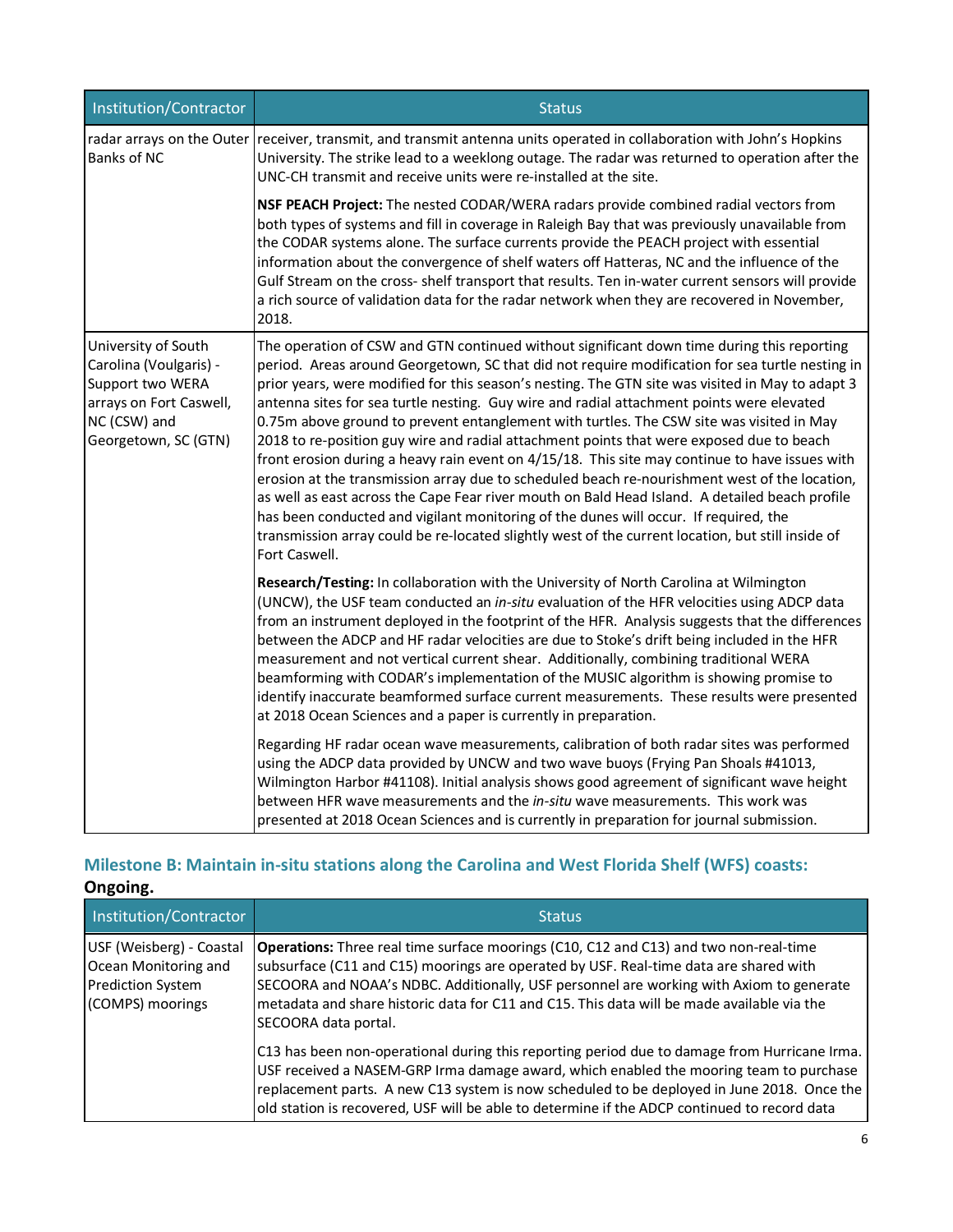| Institution/Contractor  | <b>Status</b>                                                                                                                                                                                                                                                                                                                   |                                                                                                                                                                                            |      |     |    |  |  |  |  |
|-------------------------|---------------------------------------------------------------------------------------------------------------------------------------------------------------------------------------------------------------------------------------------------------------------------------------------------------------------------------|--------------------------------------------------------------------------------------------------------------------------------------------------------------------------------------------|------|-----|----|--|--|--|--|
|                         | internally. If so, the ADCP data will provide valuable current and wave data collected during the<br>passage of Irma.                                                                                                                                                                                                           |                                                                                                                                                                                            |      |     |    |  |  |  |  |
|                         | USF has MCATS deployed at the surface (1 m) and sub-surface (5 m, 10 m, 15 m). The MCAT<br>collects water depth, temperature, salinity, and specific conductivity data. The sub-surface<br>MCATs at C10 and C12 have been non-operational since Irma due to the inductive cables<br>separating during the passage of the storm. |                                                                                                                                                                                            |      |     |    |  |  |  |  |
|                         | C10<br>C12<br>C13                                                                                                                                                                                                                                                                                                               |                                                                                                                                                                                            |      |     |    |  |  |  |  |
|                         |                                                                                                                                                                                                                                                                                                                                 | Air Temperature                                                                                                                                                                            | 0%   | 0%  | 0% |  |  |  |  |
|                         |                                                                                                                                                                                                                                                                                                                                 | <b>Barometric Pressure</b>                                                                                                                                                                 | 94%* | 0%  | 0% |  |  |  |  |
|                         |                                                                                                                                                                                                                                                                                                                                 | Wind Speed, Gust, Direction                                                                                                                                                                | 94%  | 99% | 0% |  |  |  |  |
|                         |                                                                                                                                                                                                                                                                                                                                 | <b>Relative Humidity</b>                                                                                                                                                                   | 0%   | 0%  | 0% |  |  |  |  |
|                         |                                                                                                                                                                                                                                                                                                                                 | Short Wave Radiation                                                                                                                                                                       | 99%  | N/A | 0% |  |  |  |  |
|                         |                                                                                                                                                                                                                                                                                                                                 | Long Wave Radiation                                                                                                                                                                        | 99%  | N/A | 0% |  |  |  |  |
|                         |                                                                                                                                                                                                                                                                                                                                 | <b>Surface Salinity</b>                                                                                                                                                                    | 94%  | 99% | 0% |  |  |  |  |
|                         |                                                                                                                                                                                                                                                                                                                                 | Surface Water Temperature                                                                                                                                                                  | 94%  | 99% | 0% |  |  |  |  |
|                         |                                                                                                                                                                                                                                                                                                                                 | Subsurface Water Temperature                                                                                                                                                               | 0%   | 0%  | 0% |  |  |  |  |
|                         |                                                                                                                                                                                                                                                                                                                                 | Subsurface Salinity                                                                                                                                                                        | 0%   | 0%  | 0% |  |  |  |  |
|                         |                                                                                                                                                                                                                                                                                                                                 | Currents (ADCP)                                                                                                                                                                            | 90%  | 97% | 0% |  |  |  |  |
|                         |                                                                                                                                                                                                                                                                                                                                 | *Data is suspect                                                                                                                                                                           |      |     |    |  |  |  |  |
|                         |                                                                                                                                                                                                                                                                                                                                 | Research: Real time data and model simulations for the West Florida Shelf:                                                                                                                 |      |     |    |  |  |  |  |
|                         |                                                                                                                                                                                                                                                                                                                                 | http://ocgweb.marine.usf.edug; and, the red tide tracking forecasts (joint project with FWRI):                                                                                             |      |     |    |  |  |  |  |
|                         |                                                                                                                                                                                                                                                                                                                                 | http://ocgweb.marine.usf.edu/hab_tracking/HAB_trajectories.html. Additionally, the                                                                                                         |      |     |    |  |  |  |  |
|                         |                                                                                                                                                                                                                                                                                                                                 | automated, daily nowcast/forecast Tampa Bay Coastal Ocean Model (TBCOM), which nests into                                                                                                  |      |     |    |  |  |  |  |
|                         |                                                                                                                                                                                                                                                                                                                                 | the West Florida Coastal Ocean Model (WFCOM), is available to the public:                                                                                                                  |      |     |    |  |  |  |  |
|                         |                                                                                                                                                                                                                                                                                                                                 | http://ocgweb.marine.usf.edu/~tbm/index.html.                                                                                                                                              |      |     |    |  |  |  |  |
| USF (Luther) -          |                                                                                                                                                                                                                                                                                                                                 | Operations: Sites collecting water level and surface meteorological parameters are Big Carlos                                                                                              |      |     |    |  |  |  |  |
| Coastal tidal &         |                                                                                                                                                                                                                                                                                                                                 | Pass, Clam Bayou, Fred Howard Park, Aripeka, and Shell Point. Additionally, the Clam Bayou                                                                                                 |      |     |    |  |  |  |  |
| meteorological stations |                                                                                                                                                                                                                                                                                                                                 | site collects a suite of water quality parameters and the Big Carlos Pass site collects water                                                                                              |      |     |    |  |  |  |  |
|                         |                                                                                                                                                                                                                                                                                                                                 | temperature/salinity and fish acoustic data in collaboration with Jim Locascio at Mote Marine                                                                                              |      |     |    |  |  |  |  |
|                         |                                                                                                                                                                                                                                                                                                                                 | Lab. Data from Big Carlos Pass is only shared with SECOORA. Axiom Data Science will begin<br>sending data to NDBC in the next reporting period. Aripeka (ARPF1) did not report any data to |      |     |    |  |  |  |  |
|                         |                                                                                                                                                                                                                                                                                                                                 | the SECOORA or NDBC websites from $1/9/18 - 5/9/18$ . This was due to a script to push the data                                                                                            |      |     |    |  |  |  |  |
|                         |                                                                                                                                                                                                                                                                                                                                 | to both SECOORA and NDBC being broken. The data is available on the COMPS website.                                                                                                         |      |     |    |  |  |  |  |
|                         |                                                                                                                                                                                                                                                                                                                                 |                                                                                                                                                                                            |      |     |    |  |  |  |  |
|                         |                                                                                                                                                                                                                                                                                                                                 | The Clam Bayou site is maintained in close collaboration with YSI/Xylem. Engineers from                                                                                                    |      |     |    |  |  |  |  |
|                         |                                                                                                                                                                                                                                                                                                                                 | YSI/Xylem, led by Curt Butler, visit the site every 4 to 6 weeks to clean and recalibrate the water                                                                                        |      |     |    |  |  |  |  |
|                         |                                                                                                                                                                                                                                                                                                                                 | quality sensors. Scientists from USF/CMS, FWRI, and USGS collect in situ water samples for lab<br>analysis at the same time for additional calibration of the instrumental record.         |      |     |    |  |  |  |  |
|                         |                                                                                                                                                                                                                                                                                                                                 |                                                                                                                                                                                            |      |     |    |  |  |  |  |
|                         |                                                                                                                                                                                                                                                                                                                                 | Research/Testing: PI Luther is working with the Tampa Bay Estuary Program, US Fish and                                                                                                     |      |     |    |  |  |  |  |
|                         |                                                                                                                                                                                                                                                                                                                                 | Wildlife Service, and the Tampa Port Authority to analyze Automatic Identification System (AIS;                                                                                            |      |     |    |  |  |  |  |
|                         |                                                                                                                                                                                                                                                                                                                                 | https://www.navcen.uscg.gov/?pageName=AISworks) vessel tracking data to estimate the<br>impacts of ship wakes on critical marine habitat in Tampa Bay. The project team is mining the      |      |     |    |  |  |  |  |
|                         |                                                                                                                                                                                                                                                                                                                                 | AIS data for other Maritime Domain Awareness applications, such as identification of optimal                                                                                               |      |     |    |  |  |  |  |
|                         |                                                                                                                                                                                                                                                                                                                                 |                                                                                                                                                                                            |      |     |    |  |  |  |  |
|                         | vessel transit windows and automated anomaly detection, in collaboration with the port<br>authority, the Tampa Bay Pilots, and ARES Security (http://aressecuritycorp.com/news/florida-                                                                                                                                         |                                                                                                                                                                                            |      |     |    |  |  |  |  |
|                         | ports). Real-time products being developed will be incorporated into the CommandBridge                                                                                                                                                                                                                                          |                                                                                                                                                                                            |      |     |    |  |  |  |  |
|                         | vessel traffic system.                                                                                                                                                                                                                                                                                                          |                                                                                                                                                                                            |      |     |    |  |  |  |  |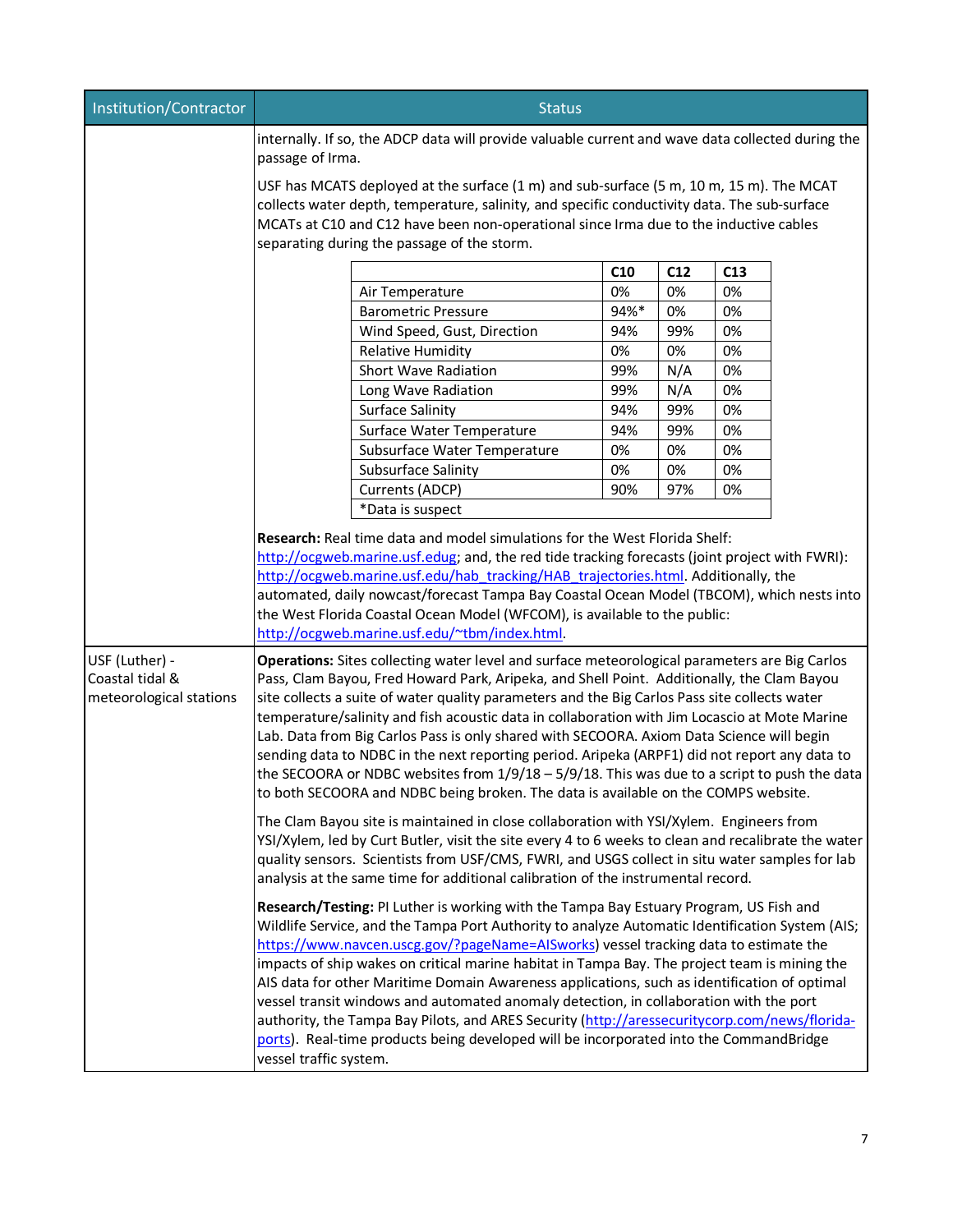| <b>Institution/Contractor</b>                                                                                                                        | <b>Status</b>                                                                                                                                                                                                                                                                                                                                                                                                                                                                                                                                                                                                                                                                                                                                                                                                                                                                                                                                                              |                  |      |      |                  |                  |      |  |
|------------------------------------------------------------------------------------------------------------------------------------------------------|----------------------------------------------------------------------------------------------------------------------------------------------------------------------------------------------------------------------------------------------------------------------------------------------------------------------------------------------------------------------------------------------------------------------------------------------------------------------------------------------------------------------------------------------------------------------------------------------------------------------------------------------------------------------------------------------------------------------------------------------------------------------------------------------------------------------------------------------------------------------------------------------------------------------------------------------------------------------------|------------------|------|------|------------------|------------------|------|--|
| University of North<br>Carolina - Wilmington<br>(UNCW) (Leonard) -<br>Coastal Ocean Research<br>and Monitoring Program<br>(CORMP) mooring<br>network | Operations: UNCW continues to operate 9 moorings in NC and SC coastal waters. Moorings<br>performed consistently well throughout the progress report period. The FRP2, CAP2 and SUN2<br>buoys were successfully swapped during the Long Bay maintenance cruise (4/17-4/19/18).<br>Additional platform maintenance included: 1) Redeployment of repaired SUN2WAVE on<br>1/30/18. The new mooring included an improved inductive loop, housed in rubber cable and<br>filled with a urethane rubber to reduce chafing and absorb shock; and, 2) Turnaround<br>ILM2WAVE (CDIP #150, NDBC 41110) on 3/09/18.<br>Buoy statistics for 12/1/17 - 5/31/18 are below. Note that ILM2 and LEJ3 have co-located<br>WaveRider buoys (i.e. 2 moorings on station) that provide spectral wave data and water<br>temperature. SUN2 has a co-located acoustic system (comprised of an ADCP and Nemo) to<br>provide wave data and surface and bottom water currents (2 moorings on station). |                  |      |      |                  |                  |      |  |
|                                                                                                                                                      |                                                                                                                                                                                                                                                                                                                                                                                                                                                                                                                                                                                                                                                                                                                                                                                                                                                                                                                                                                            | ILM <sub>2</sub> | ILM3 | LEJ3 | SUN <sub>2</sub> | CAP <sub>2</sub> | FRP2 |  |
|                                                                                                                                                      | Air Temperature                                                                                                                                                                                                                                                                                                                                                                                                                                                                                                                                                                                                                                                                                                                                                                                                                                                                                                                                                            | 98%              | 99%  | 99%  | 99%              | 98%              | 98%  |  |
|                                                                                                                                                      | Air Pressure                                                                                                                                                                                                                                                                                                                                                                                                                                                                                                                                                                                                                                                                                                                                                                                                                                                                                                                                                               | 98%              | 99%  | 99%  | 99%              | 98%              | 98%  |  |
|                                                                                                                                                      | Wind Speed, Gust, Direction                                                                                                                                                                                                                                                                                                                                                                                                                                                                                                                                                                                                                                                                                                                                                                                                                                                                                                                                                | 98%              | 99%  | 99%  | 99%              | 98%              | 98%  |  |
|                                                                                                                                                      | Salinity                                                                                                                                                                                                                                                                                                                                                                                                                                                                                                                                                                                                                                                                                                                                                                                                                                                                                                                                                                   | 98%              | 87%  | 98%  | 63%              | 90%              | 98%  |  |
|                                                                                                                                                      | Surface Water Temperature                                                                                                                                                                                                                                                                                                                                                                                                                                                                                                                                                                                                                                                                                                                                                                                                                                                                                                                                                  | 98%              | 87%  | 98%  | 63%              | 90%              | 98%  |  |
|                                                                                                                                                      | Waves                                                                                                                                                                                                                                                                                                                                                                                                                                                                                                                                                                                                                                                                                                                                                                                                                                                                                                                                                                      | 99%              | NA   | 99%  | 60%              | NA               | N/A  |  |
|                                                                                                                                                      | Currents                                                                                                                                                                                                                                                                                                                                                                                                                                                                                                                                                                                                                                                                                                                                                                                                                                                                                                                                                                   | N/A              | N/A  | N/A  | 60%              | N/A              | N/A  |  |
|                                                                                                                                                      | Discussion of Low Buoy Statistics:<br>SUN2 WAVE (waves and currents provided by an ADCP): This failed 10/20/17 and the entire<br>bottom mounted system (ADCP, housing, cables, etc.) was recovered for repair. The system was<br>redeployed on 1/30/18 and has worked well since that time. The low performance statistics<br>reflect the period the buoy was out of water.<br>SUN2 and ILM3: Salinity and Water Temperature performance statistics for these platforms are<br>due to power issues. At both stations, batteries supplying power to the SBE-16CTDs failed prior<br>to their anticipated lifetime. Technicians identified the cause of the failure; however, onsite<br>repairs were delayed by combination of weather and availability of a third boat operator/diver.                                                                                                                                                                                       |                  |      |      |                  |                  |      |  |
|                                                                                                                                                      | Data Management: In partnership with Second Creek Consulting, CORMP has developed a tool<br>to aggregate and report quality control flags, using NOAA QARTOD standards, for the real-time<br>sensors deployed on each CORMP platform. Technicians receive automated e-mail daily reports<br>for the previous 24 hours. Technicians then use data quality dashboard to review flagged data<br>and adjust the quality roll-up flags. The quality flags remain with the data and are even<br>incorporated into the visualization tools on CORMP.org.<br>Research/Testing: CORMP continues to assist the FACT Network partners (SERC, Florida                                                                                                                                                                                                                                                                                                                                  |                  |      |      |                  |                  |      |  |
|                                                                                                                                                      | Wildlife Commission and Georgia DNR) by placing VEMCO acoustic receivers on the three<br>Onslow Bay buoys and the OB27 bottom frame. New batteries were received in early May and<br>the next 6-month maintenance is scheduled for June 2018. Following maintenance, CORMP<br>will forward data to the FACT partners. On May 15, 2018, CORMP staff also assisted the Ft.<br>Fisher aquarium in locating VEMCO acoustic receivers deployed on artificial reefs for an effort<br>focusing on the tracking of shark movement in Onslow Bay.                                                                                                                                                                                                                                                                                                                                                                                                                                   |                  |      |      |                  |                  |      |  |

# **Milestone C: Maintain the sensors on NOAA GRNMS buoy: Ongoing.**

| Institution/Contractor                     | <b>Status</b>                                                                                                                                                                                                                                                                                                           |
|--------------------------------------------|-------------------------------------------------------------------------------------------------------------------------------------------------------------------------------------------------------------------------------------------------------------------------------------------------------------------------|
| UGA (Noakes) and<br>University of Delaware | <b>Operations (UGA):</b> For the reporting period, the MAPCO2 has been operational 100% of the<br>time. The Seabird providing additional water quality parameters mounted under the buoy did<br>(UDEL) (Cai) - Support to   fail in late December 2017. A replacement Seabird was obtained in late February but has not |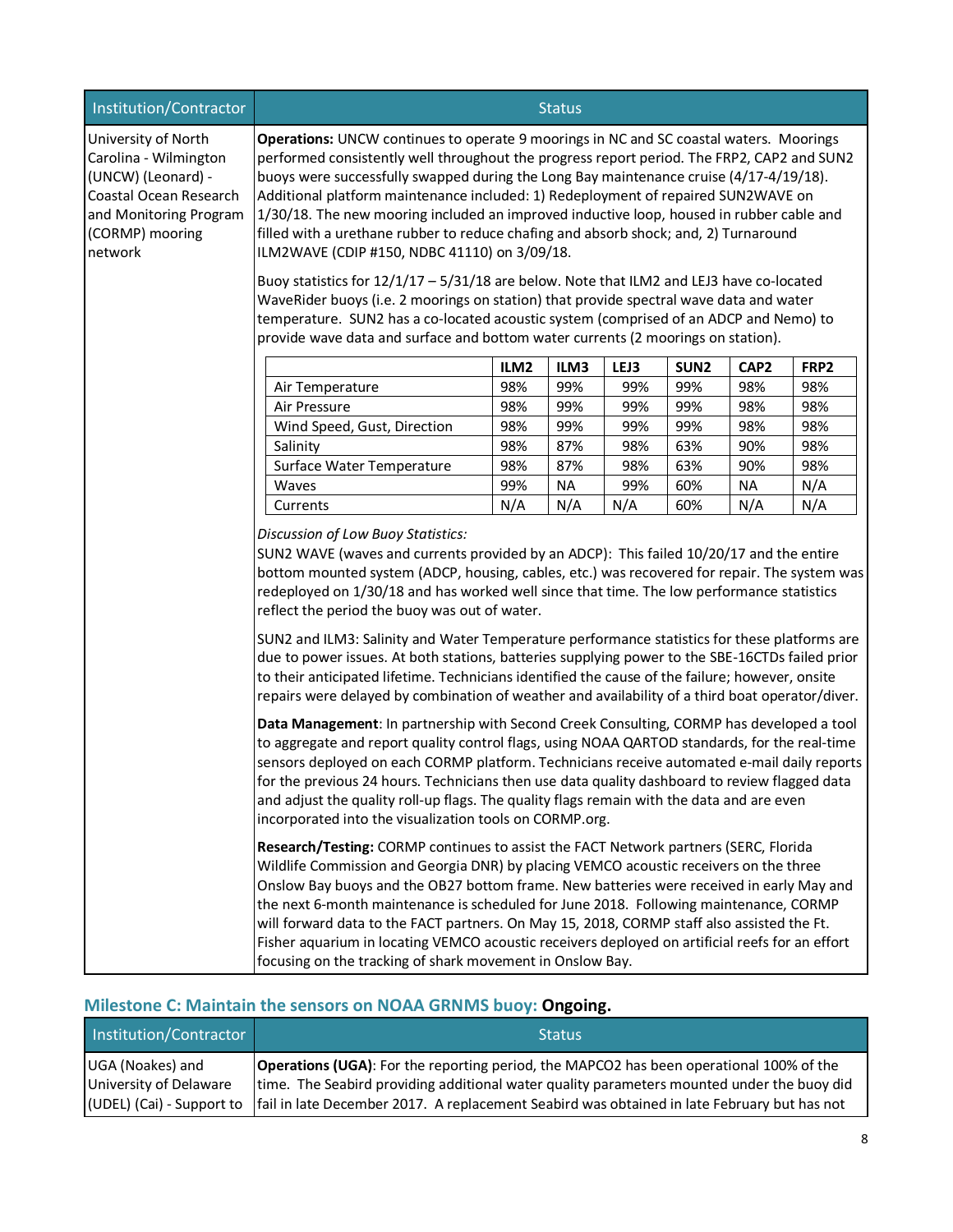| Institution/Contractor                                                                                                          | <b>Status</b>                                                                                                                                                                                                                                                                                                                                                                  |
|---------------------------------------------------------------------------------------------------------------------------------|--------------------------------------------------------------------------------------------------------------------------------------------------------------------------------------------------------------------------------------------------------------------------------------------------------------------------------------------------------------------------------|
| NOAA's Ocean<br><b>Acidification Program</b><br>NDBC Gray's Reef<br>National Marine<br>Sanctuary (GRNMS)<br>NDBC ID #41008 buoy | been installed due to rough sea conditions. At this time, a visit to the GRNMS buoy is scheduled<br>for late summer to replace the MAPCO2 system which includes the electronics package, battery<br>pack, equilibrator, iridium antenna and spare gas.                                                                                                                         |
|                                                                                                                                 | During December 2017, 6 water samples were collected for bulk sample analysis. Each sample<br>was immediately spiked with HgCl <sub>2</sub> and put on ice. The samples were kept cold until shipment<br>by FedEx to the University of Delaware for analysis. UDEL team members processed the water<br>samples for dissolved inorganic carbon (DIC) and total alkalinity (TA). |
|                                                                                                                                 | <b>Research:</b> A Georgia Southern University graduate student has been engaged to apply the<br>GRNMS ocean acidification data in a research project relating Oculina coral growth to carbon<br>dioxide concentrations. The project is in the early stages of development and, depending on<br>funding, will start July 2018.                                                 |

## **Goal 3: Begin to address geographic gaps in observations**

# **Milestone A: Establish a regional glider observatory in the South Atlantic Bight (SAB): Ongoing.**

| Institution/Contractor                                                                                                                              | <b>Status</b>                                                                                                                                                                                                                                                                                                                                                                                                                                                                                                                                                                                                                                   |
|-----------------------------------------------------------------------------------------------------------------------------------------------------|-------------------------------------------------------------------------------------------------------------------------------------------------------------------------------------------------------------------------------------------------------------------------------------------------------------------------------------------------------------------------------------------------------------------------------------------------------------------------------------------------------------------------------------------------------------------------------------------------------------------------------------------------|
| UGA SkIO (Edwards)<br>North Carolina State<br>University (NCSU, (He)<br>UNC-CH (Seim)<br>USF (Lembke)<br>Georgia Institute of<br>Technology (Zhang) | Operations: The SECOORA regional glider observatory is a collective effort among five<br>institutions, which jointly conducted 3 deployments. Two of these deployments were mapping<br>missions cut short due to age-related equipment failure within the first two weeks. The third<br>deployment, which lasted 25 days, took place at GRNMS. This deployment was coordinated<br>with an externally funded fisheries project and the glider collected passive acoustic data along<br>with physical oceanographic variables while deployed. This was also a shakedown mission for a<br>G1 glider made available to SkIO from UNCW through 2021. |
|                                                                                                                                                     | Hardware issues on the glider fleet have been addressed for the short term, and a new G3 is on<br>order for SkIO/UGA. Finally, the team has been working with SECOORA administration on the<br>development of a build-out plan for future operations. This plan highlights the need for new<br>gliders as the current fleet is ageing and maintenance costs are steadily increasing.                                                                                                                                                                                                                                                            |
|                                                                                                                                                     | PIs Edwards and Lembke presented a summary of recent and planned SECOORA glider<br>observatory efforts to the Florida Atlantic Coast Telemetry (FACT) members at the December<br>FACT meeting in Tequesta, FL. This had led to increased communications between the glider<br>and FACT teams and identification of partnering opportunities.                                                                                                                                                                                                                                                                                                    |
|                                                                                                                                                     | Research/Testing: UNC-CH has implemented data post-processing routines that correct for<br>thermal lag and other issues that cause spiking in salinity and oxygen data and are working on<br>automating this process so that delayed mode submission of QA/QC data is easier. Georgia<br>Tech and SkIO have developed new path planning and path-following routines that will take<br>advantage of HF radar data to optimize waypoint generation.                                                                                                                                                                                               |
|                                                                                                                                                     | Edwards led a UG2 webinar in January on lessons learned for hardening of glider operations<br>centers after SkIO's hurricane evacuation during Hurricane Irma. During the reporting period,<br>SECOORA glider observatory efforts have resulted in one journal publication and four<br>conference papers.                                                                                                                                                                                                                                                                                                                                       |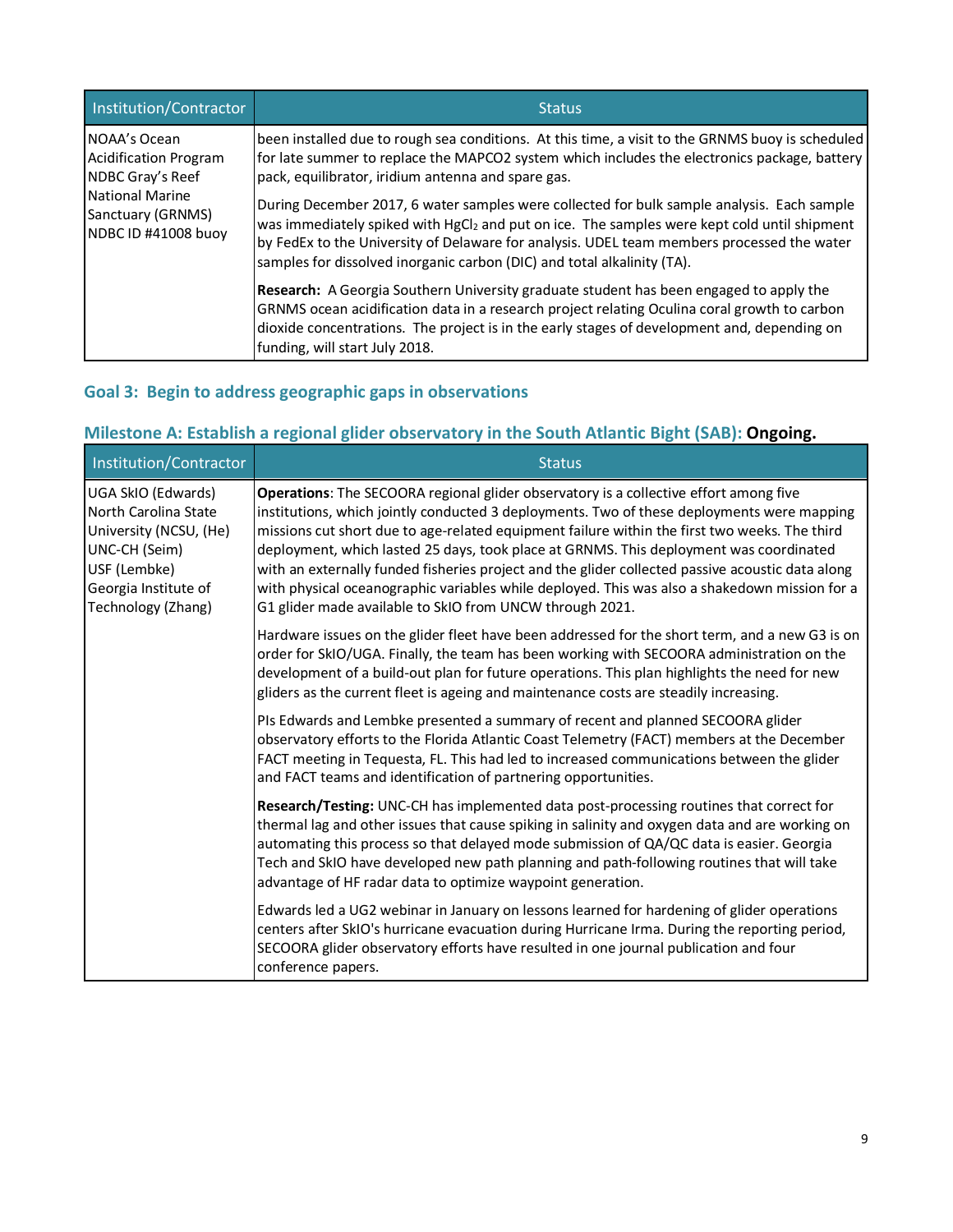## **Milestone B: Install a new coastal water quality and meteorological station in Charleston Harbor, SC:**

| Ongoing.                                                      |                                                                                                                                                                                                                                                                                                                                                                                                                                                                                                                                                                                                                                                                                                                                                                                                                                                                                                                                                                                                                                                                                                                                                                                                                                                                                                                                                                                                      |                                                        |               |  |
|---------------------------------------------------------------|------------------------------------------------------------------------------------------------------------------------------------------------------------------------------------------------------------------------------------------------------------------------------------------------------------------------------------------------------------------------------------------------------------------------------------------------------------------------------------------------------------------------------------------------------------------------------------------------------------------------------------------------------------------------------------------------------------------------------------------------------------------------------------------------------------------------------------------------------------------------------------------------------------------------------------------------------------------------------------------------------------------------------------------------------------------------------------------------------------------------------------------------------------------------------------------------------------------------------------------------------------------------------------------------------------------------------------------------------------------------------------------------------|--------------------------------------------------------|---------------|--|
| Institution/Contractor                                        |                                                                                                                                                                                                                                                                                                                                                                                                                                                                                                                                                                                                                                                                                                                                                                                                                                                                                                                                                                                                                                                                                                                                                                                                                                                                                                                                                                                                      |                                                        | <b>Status</b> |  |
| South Carolina<br>Department of Natural<br>Resources (Sanger) | The Charleston Harbor water quality monitoring site collected data for specific conductivity,<br>salinity, temperature, dissolved oxygen, pH, turbidity, depth, and chlorophyll fluorescence<br>during the reporting period. The station was instrumented and began data collection in non-<br>real time on 11/1/17. Chlorophyll fluorescence measurements did not begin until February<br>2018. The fluorescence of dissolved organic matter (FDOM, a proxy for total dissolved organic<br>carbon) probe has not been added to the instrument due to concerns about probe performance<br>by colleagues from the North Inlet-Winyah Bay National Estuarine Research Reserve (NERR).<br>The site has received approval from the NERR Data Management Committee to be considered a<br>secondary NERR System-wide Monitoring Program (SWMP) water quality monitoring location<br>for the ACE Basin NERR. The telemetry equipment was installed, and the site became real-time<br>April 2, 2018. The attainment of NERRS SWMP secondary status and telemetry equipment<br>installation has allowed the data to be visualized in real-time on the NERRS Centralized Data<br>Management Office website (http://nerrsdata.org) and mobile web app<br>(http://nerrsdata/mobile/). Additionally, the station is available on the SECOORA data portal:<br>https://portal.secoora.org/?#metadata/75585/station. |                                                        |               |  |
|                                                               |                                                                                                                                                                                                                                                                                                                                                                                                                                                                                                                                                                                                                                                                                                                                                                                                                                                                                                                                                                                                                                                                                                                                                                                                                                                                                                                                                                                                      | Statistics for data collected April 2 to May 31, 2018. | <b>CH</b>     |  |
|                                                               |                                                                                                                                                                                                                                                                                                                                                                                                                                                                                                                                                                                                                                                                                                                                                                                                                                                                                                                                                                                                                                                                                                                                                                                                                                                                                                                                                                                                      | <b>Water Temperature</b>                               | 100%          |  |
|                                                               |                                                                                                                                                                                                                                                                                                                                                                                                                                                                                                                                                                                                                                                                                                                                                                                                                                                                                                                                                                                                                                                                                                                                                                                                                                                                                                                                                                                                      | Salinity/Specific Conductivity                         | 100%          |  |
|                                                               |                                                                                                                                                                                                                                                                                                                                                                                                                                                                                                                                                                                                                                                                                                                                                                                                                                                                                                                                                                                                                                                                                                                                                                                                                                                                                                                                                                                                      | Dissolved Oxygen                                       | 100%          |  |
|                                                               |                                                                                                                                                                                                                                                                                                                                                                                                                                                                                                                                                                                                                                                                                                                                                                                                                                                                                                                                                                                                                                                                                                                                                                                                                                                                                                                                                                                                      | pH                                                     | 98%           |  |
|                                                               |                                                                                                                                                                                                                                                                                                                                                                                                                                                                                                                                                                                                                                                                                                                                                                                                                                                                                                                                                                                                                                                                                                                                                                                                                                                                                                                                                                                                      | Turbidity                                              | 96%           |  |
|                                                               |                                                                                                                                                                                                                                                                                                                                                                                                                                                                                                                                                                                                                                                                                                                                                                                                                                                                                                                                                                                                                                                                                                                                                                                                                                                                                                                                                                                                      | Chlorophyll Fluorescence                               | 94%           |  |
|                                                               |                                                                                                                                                                                                                                                                                                                                                                                                                                                                                                                                                                                                                                                                                                                                                                                                                                                                                                                                                                                                                                                                                                                                                                                                                                                                                                                                                                                                      | Depth                                                  | 99%           |  |

## **Goal 4: Continue delivery of operational model forecasts and products to serve priority users**

## **Milestone A: Enhance and operate a Coupled Marine Environmental Assessment and Prediction System for the SE: Ongoing.**

| Institution/Contractor  | <b>Status</b>                                                                                                                                                                                                                                                                                                                                                                                                                                                                                                                                                                                                                                                                                                                                                                                                                                                                                                                                                                                                                                                                                                                                                                                                                                                                                                                                               |
|-------------------------|-------------------------------------------------------------------------------------------------------------------------------------------------------------------------------------------------------------------------------------------------------------------------------------------------------------------------------------------------------------------------------------------------------------------------------------------------------------------------------------------------------------------------------------------------------------------------------------------------------------------------------------------------------------------------------------------------------------------------------------------------------------------------------------------------------------------------------------------------------------------------------------------------------------------------------------------------------------------------------------------------------------------------------------------------------------------------------------------------------------------------------------------------------------------------------------------------------------------------------------------------------------------------------------------------------------------------------------------------------------|
| NCSU (He) - Support and | The NCSU team has been maintaining and upgrading the SABGOM and CNAPS ocean prediction<br>enhance SABGOM model systems on a 24/7 basis, providing time- and space-continuous regional marine environment<br>predictions on a user-interactive web portal (http://omgsrv1.meas.ncsu.edu:8080/CNAPS/).<br>The team has made progress in refining the full couplings of wave, atmosphere, and ocean<br>circulation models. The coupled system has been used to generate: 1) regional nowcasts and<br>forecasts of ocean circulation, waves, and marine weather; and, 2) several regional ocean<br>hindcasts on events such as Hurricane Irma. The team has also been implementing and testing<br>both variational data assimilation and Kalman filter methods in their regional ocean predictions.<br>The developed prototype data assimilative modeling system will be run in pseudo-operational<br>mode starting in Year 3. Finally, the team is working with other SECOORA PIs on model skill<br>assessments, long-term analysis, and generation of several value-added products. For example,<br>He has continued supporting NOAA NMFS on their fish and turtle migration and sampling study.<br>Partners include NOAA Fisheries' Beaufort Lab: Todd Kellison, Chris Taylor; Southeast Fisheries<br>Science Center: Katherine Mansfield, Mandy Karnauskas. |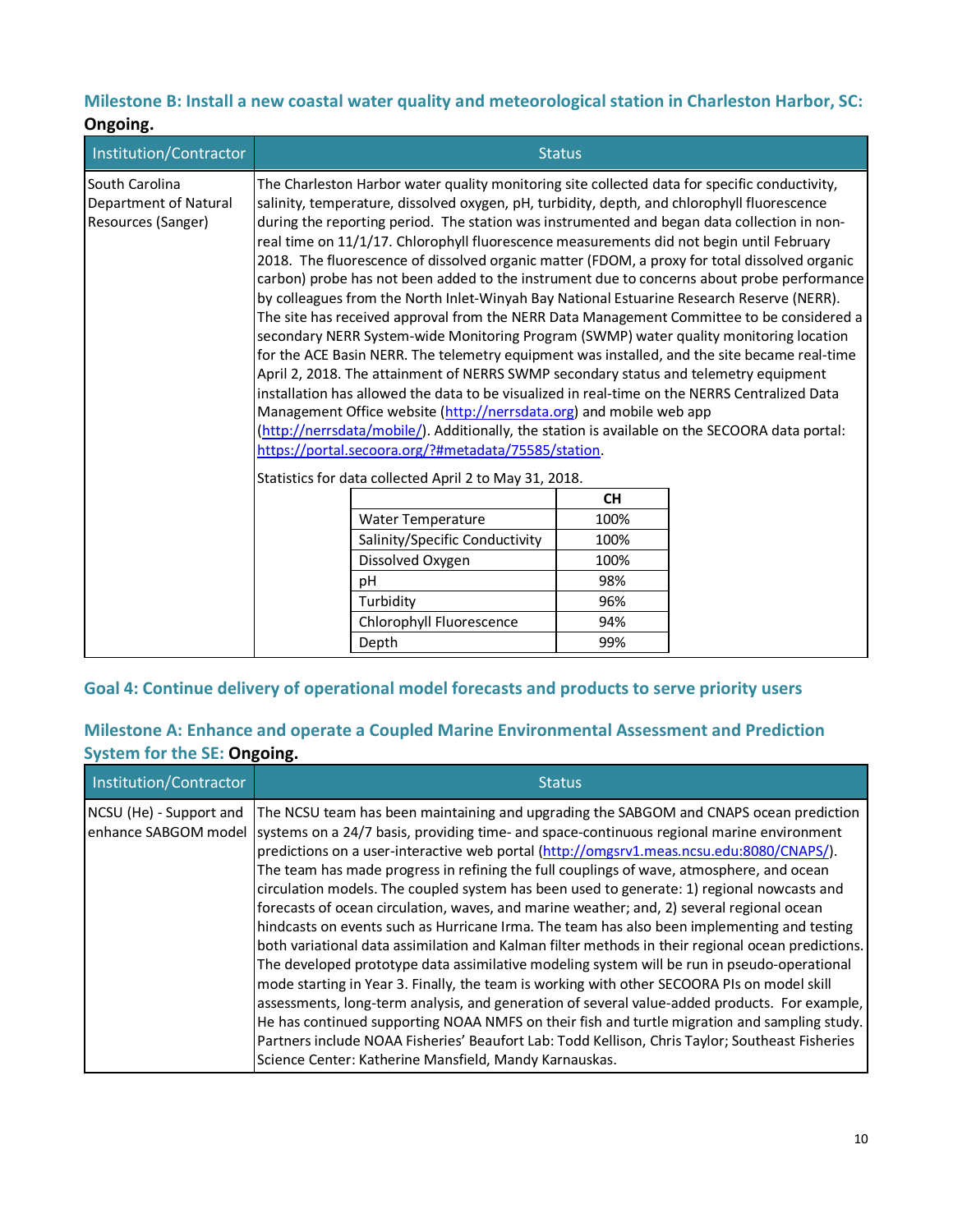## **Milestone B: Operate the WFS FVCOM ocean model: Ongoing.**

| Institution/Contractor | <b>Status</b>                                                                                                                                                                                                                                                                                                                                                                                                                                                                                                                                                 |
|------------------------|---------------------------------------------------------------------------------------------------------------------------------------------------------------------------------------------------------------------------------------------------------------------------------------------------------------------------------------------------------------------------------------------------------------------------------------------------------------------------------------------------------------------------------------------------------------|
| USF (Weisberg)         | FVCOM is a prognostic, unstructured-grid, finite-volume, free-surface, 3-D primitive equation<br>coastal ocean circulation model, and is run in a nowcast/forecast mode. The model also<br>includes the period for Hurricane Irma in hindcast. Real time data and model simulations<br>(including daily, automated nowcasts/forecasts for currents and particle trajectories) continue<br>to be publicly available on the internet (http://ocgweb.marine.usf.edu and the SECOORA web<br>site), as well as being transmitted via THREDDS server to NOAA GOODS. |

## **Milestone C: Provide an early warning system for swimming beach and shellfish harvesting waters: Ongoing.**

| Institution/Contractor | <b>Status</b>                                                                                                                                                                                                                                                                                                                                                                                                                                                                                                                                                                                                                                                                                                                                                                                                                                                                                                                                                                                                                                                                                                                                 |
|------------------------|-----------------------------------------------------------------------------------------------------------------------------------------------------------------------------------------------------------------------------------------------------------------------------------------------------------------------------------------------------------------------------------------------------------------------------------------------------------------------------------------------------------------------------------------------------------------------------------------------------------------------------------------------------------------------------------------------------------------------------------------------------------------------------------------------------------------------------------------------------------------------------------------------------------------------------------------------------------------------------------------------------------------------------------------------------------------------------------------------------------------------------------------------|
| USC (Porter)           | The project team focused water quality modeling efforts in the Charleston Harbor watershed,<br>adjacent swimming beaches, and shellfish harvesting waters. Historical datasets (rainfall, water<br>temperature, wind, tide, salinity data, etc.) were pulled from nearby USGS and NOAA gauges,<br>met stations, etc., and coupled with Nexrad rainfall data. These data were coupled with data<br>collected by Charleston Waterkeeper (Enterococcus concentrations) to produce predictive<br>models using multiple linear regression (MLR). Near real-time data now feed directly in to 20<br>daily forecast models from five study sites (Brittlebank Park, Folly Beach, and three sites along<br>Shem Creek) in the Charleston area. In collaboration with the EPA Virtual Beach Environmental<br>Modeling Community, the project team also started experimenting with gradient boosting<br>machine (GBM) learning on its best and least predictive sites to discover if this tool added any<br>value to the modeling process. Two approaches for GBM modeling are being examined: The<br>EPA's Virtual Beach tool and the XGBoost library. |
|                        | The project team began collecting historical and real-time water quality data for Kill Devil Hills,<br>NC. The team is starting to process data and run MLR models on this area. Due to lack of long-<br>term historical salinity data in the area, the project is using modeled salinity data from three<br>models: HYCOM, Rutgers, and Copernicus. Unfortunately, none of the regional models provide<br>easily accessed long-term historical data. Having a THREDDS server with long term, high<br>resolution, local models would be useful for the modeling process.                                                                                                                                                                                                                                                                                                                                                                                                                                                                                                                                                                      |

## **Milestone D: Optimize and enhance the SECOORA Marine Weather Portal (MWP): Ongoing.**

| Institution/Contractor | <b>Status</b>                                                                                                                                                                                                                                                                                                                                                                                                                                                                                                                                                                                                                                                                                                                                                                                                                                     |
|------------------------|---------------------------------------------------------------------------------------------------------------------------------------------------------------------------------------------------------------------------------------------------------------------------------------------------------------------------------------------------------------------------------------------------------------------------------------------------------------------------------------------------------------------------------------------------------------------------------------------------------------------------------------------------------------------------------------------------------------------------------------------------------------------------------------------------------------------------------------------------|
| UNCW (Dorton)          | The MWP is hosted on the SECOORA website: http://mwp.secoora.org/. The MWP project<br>team (Dorton and Galvarino) visited the Mobile NWS office on March 26. The team provided<br>an overview of SECOORA and the MWP to staff from the NWS and Gulf of Mexico Disaster<br>Response Center. The project team also met with forecasters from the NWS Charleston office<br>on May 21. In person meetings provide an opportunity to identify additional<br>information/products to include on the site and identify other potential stakeholders. The<br>meeting in Mobile led to the identification of additional real-time stations and a list of well-<br>known marine locations to add to the MWP. Outreach products (one pagers) were developed<br>for the Charleston NWS office to share with boaters at trade shows in which they participate. |

## **Milestone E: Python Data Analysis Tools for Oceanographic Services: Ongoing.**

| Institution/Contractor  | <b>Status</b>                                                                                                                                                  |
|-------------------------|----------------------------------------------------------------------------------------------------------------------------------------------------------------|
| (Filipe Pires Alvarenga | Independent Contractor Activities are summarized for the three areas of work:<br>1. Assist in development of IOOS.us Documentation and Demonstration sub-pages |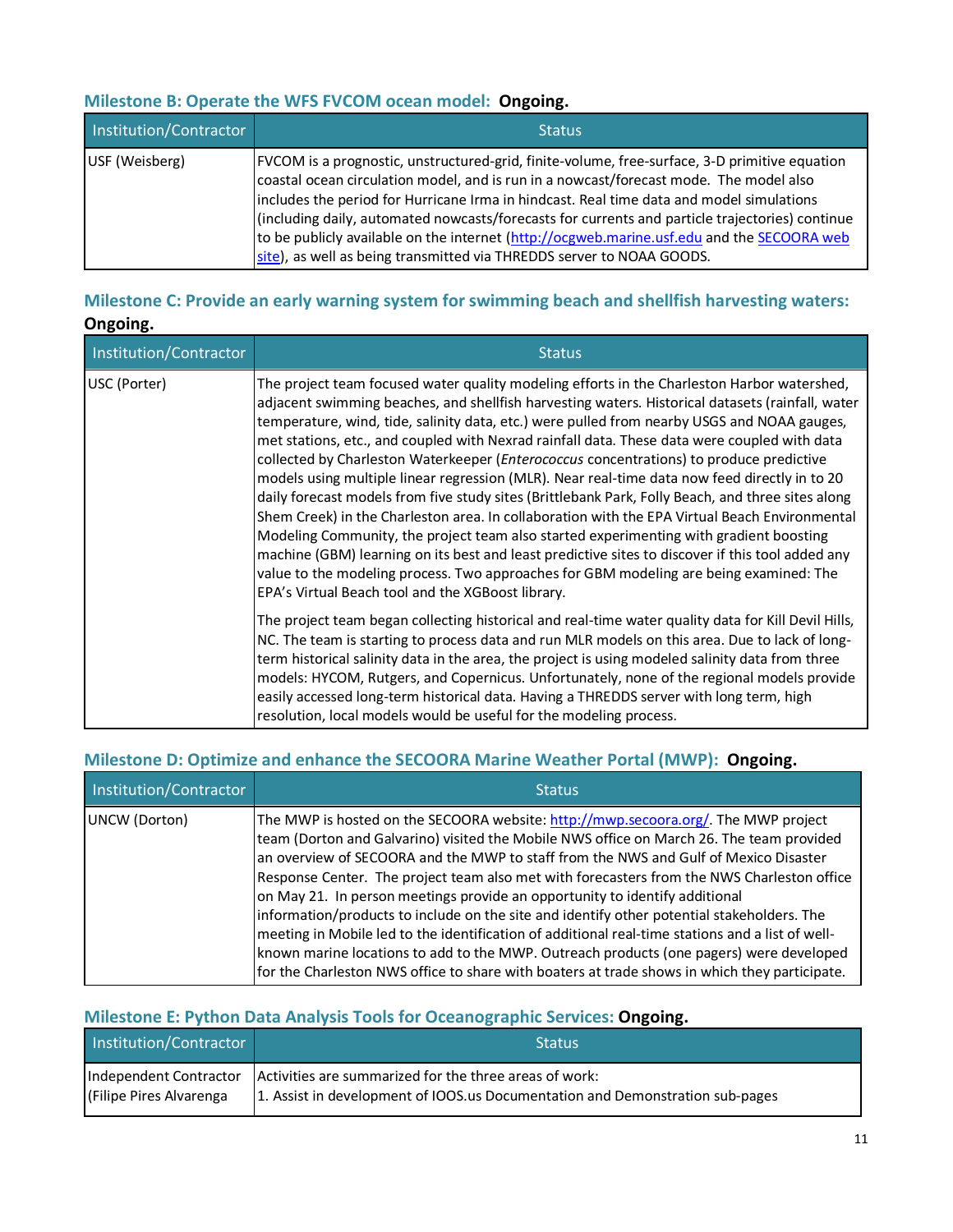| Fernandes,             | a. Seven new notebooks were added to the gallery: r-erddap library tour                                                                                                                 |
|------------------------|-----------------------------------------------------------------------------------------------------------------------------------------------------------------------------------------|
| Oceanographer, Brazil) | ioos/notebooks demos #268; BagIt usage example ioos/notebooks demos #275; CSW HF-                                                                                                       |
|                        | radar data query notebook ioos/notebooks demos #128; an example on how to use the R                                                                                                     |
|                        | libraries with obis and obistools ioos/notebooks demos #288; a demonstration on how to save                                                                                             |
|                        | CF-compliant DSG files with pocean-core joos/notebooks_demos #293; a skill score calculation                                                                                            |
|                        | for Sea Surface Height joos/notebooks demos #303; and, a skill score for Significant Wave                                                                                               |
|                        | Height ioos/notebooks demos #282.                                                                                                                                                       |
|                        | b. Webpage maintenance include updates to the IFrame displays joos/notebooks demos                                                                                                      |
|                        | #261 and minor tweaks to the font size and overall look and feel of the landing code gallery                                                                                            |
|                        | landing page ioos/notebooks demos #264. The Continuous Integration infrastructure was                                                                                                   |
|                        | modernized to ensure all notebooks are runnable (ioos/notebooks demos #262, #265, #269,                                                                                                 |
|                        | #271). As a consequence, the IOOS environment no longer supports Python 2.7 when running                                                                                                |
|                        | a notebook example. The webpage theme was also updated to improve the user experience                                                                                                   |
|                        | while navigating the site joos/joos jekyll theme #27, #28, #274.                                                                                                                        |
|                        | c. The compliance-checker notebooks required an update to reflect the new scoring system                                                                                                |
|                        | ioos/notebooks demos #310. The last changes are related to the Windows version which was                                                                                                |
|                        | broken due to some R packages joos/notebooks demos #308. This resulted in a split                                                                                                       |
|                        | environment without the R packages for those on Windows ioos/notebooks_demos #307.                                                                                                      |
|                        | Some older notebooks required small corrections to account for data source changes, package<br>updates, etc. ioos/notebooks_demos #281, /#295, and #297.                                |
|                        | d. The publishing mechanism was updated to jupyter tools instead of relying on external                                                                                                 |
|                        | scripts, making them more robust and extensible ioos/notebooks_demos #300 and #301.                                                                                                     |
|                        | Some webpage updates worth noting are fixing broken links (ioos/notebooks demos #278 and                                                                                                |
|                        | #299), improved file management (ioos/notebooks demos #292), new media links                                                                                                            |
|                        | (ioos/notebooks demos #290), and testing framework (ioos/notebooks demos #283).                                                                                                         |
|                        | e. The IOOS conda environment was updated to accommodate new packages, like nco for                                                                                                     |
|                        | Windows (ioos/notebooks demos #280), and some deprecated packages were removed                                                                                                          |
|                        | (ioos/notebooks demos #291), and the notebook demonstrating the BagIt was updated based                                                                                                 |
|                        | on user comments (ioos/notebooks demos #279).                                                                                                                                           |
|                        | 2. Support current and continue developing software packages                                                                                                                            |
|                        | a. ERDDAP is fast becoming the canonical way to serve data, however, users still miss a                                                                                                 |
|                        | Python client to help access the data so erddapy was created as a remedy pyoceans/erddapy                                                                                               |
|                        | #3, #4. The library is a lightweight URL builder for ERDDAP's many REST responses. The main                                                                                             |
|                        | difference from its R counterpart, erddapy does not provide any plotting functionalities or                                                                                             |
|                        | model data, leaving the user free to choose how they want to download and manipulate the                                                                                                |
|                        | data. The code base now supports quoted constraints (pyoceans/erddapy #19) and provides a                                                                                               |
|                        | URL validator (pyoceans/erddapy #20) to ensure the outputs are always valid ERDDAP URLs.                                                                                                |
|                        | The code base went through a major cleanup (pyoceans/erddapy #21, #22, #24, #25, #28, and                                                                                               |
|                        | $\frac{#29}{#29}$ to ensure code readability, clarity, and reduce the entry barrier for third party                                                                                     |
|                        | contributions. The main new features are the data export methods that allow the user to                                                                                                 |
|                        | readily load the data as a pandas DataFrame or a xarray Dataset object pyoceans/erddapy #26.                                                                                            |
|                        | This version also supports password protected server via requests auth options                                                                                                          |
|                        | pyoceans/erddapy #27.                                                                                                                                                                   |
|                        | b. Issued a new release for ioos_tools, 1.1.2 with a workaround for missing station name<br>when reading from pyoos collectors ( $pyoceans/ioos$ tools $#3$ ) and a time out feature to |
|                        | prevent hanging on slow servers (pyoceans/ioos tools #4).                                                                                                                               |
|                        | c. Additional software maintenance work was done on compliance-checker's Windows                                                                                                        |
|                        | testing (ioos/compliance-checker #549 and #552), pocean-core Windows continuous                                                                                                         |
|                        | integration testing (pyoceans/pocean-core #31 and #33), error handling and messaging                                                                                                    |
|                        | (pyoceans/pocean-core #32), and some documentation cleanup (pyoceans/pocean-core #34).                                                                                                  |
|                        | d. In its latest release the netcdf4-python package factored out the netcdftime submodule                                                                                               |
|                        | Unidata/netcdftime #25. That change required a number of changes to adapt key packages to                                                                                               |
|                        | use the new module, like cf_units SciTools/cf_units #85.                                                                                                                                |
|                        |                                                                                                                                                                                         |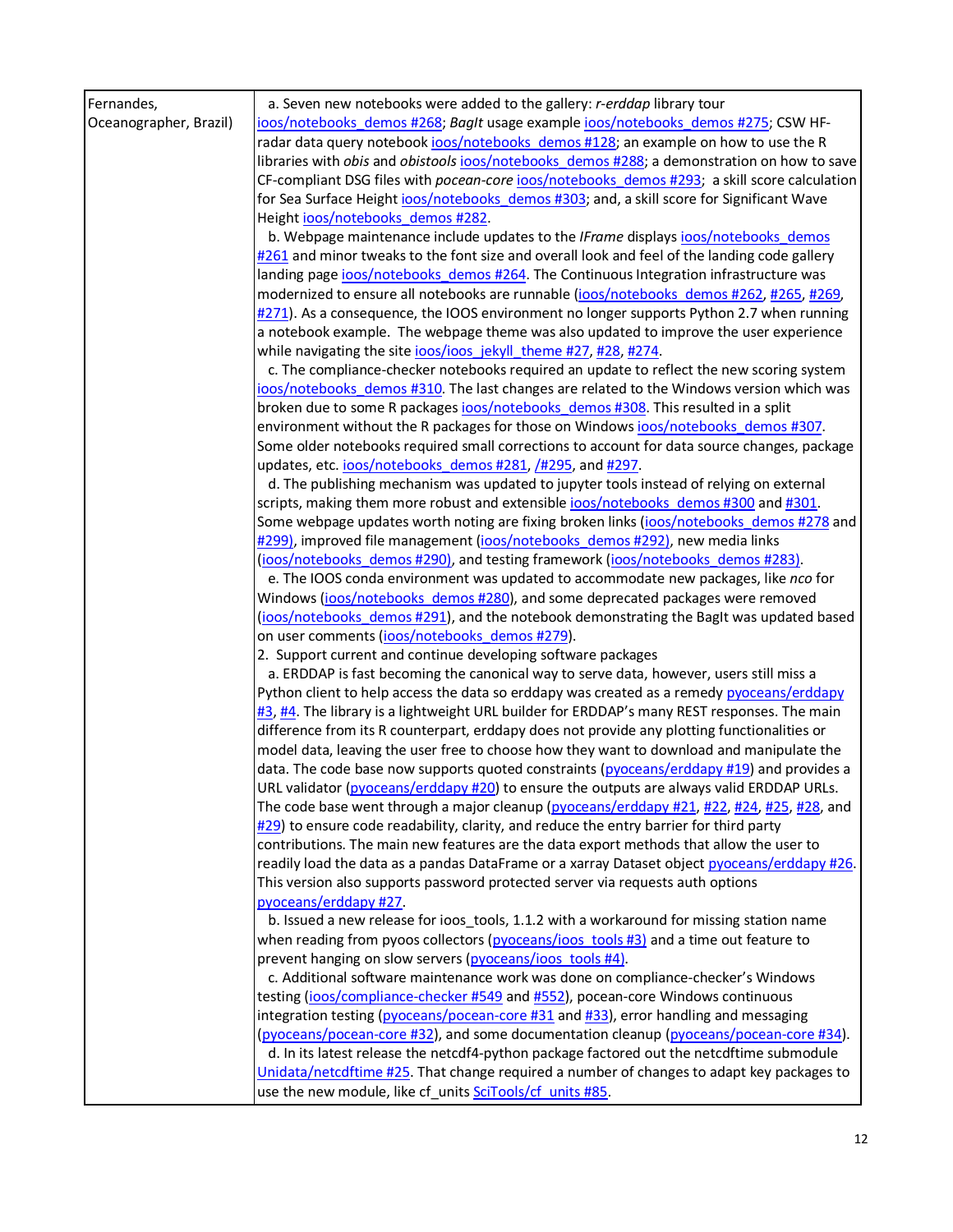Fixed a dependency for some issues within sensorml2iso by binning pyoos and Windows testing to avoid regressions ioos/sensorml2iso #22 and #23. The IOOS environment was improved by adding the nco builds for Windows (nco/nco #62). e. The compliance-checker package and its plugins, cc-plugin-glider, cc-plugin-ugrid, ccplugin-sgrid, and cc-plugin-ncei, where not configured to test against the lastest version in the continuous integration systems. That was corrected in ioos/compliance-checker #518, #533, ioos/cc-plugin-ncei #41, #42,#43, ioos/cc-plugin-glider #16, ioos/cc-checker-ugrid #1, ccplugin-sgrid #1, cc-plugin-ncei-feedstock #11. Now all downstream plugins are tested against both the stable and latest version of compliance-checker and compliance-checker also tests the itself against the stable version of the plugins. This will help detect errors early and avoid bad releases when modifications in these packages cause breakages up/downstream of the dependency chain. In addition to the new tests, the CIs were updated and fixed to accommodate new dependencies, dropped Python 3.4 testing, and minor improvements to speed and code compliance tests. f. Correct minor issues with the releases for cc-plugin-glider (ioos/cc-plugin-glider #23) and cc-plugin-ugrid (ioos/cc-plugin-ugrid #9). Adapted the compliance-checker software to work with the latest numpy and cf\_units releases. A series of CI updates and fixes (ioos/compliancechecker #552, #564, #580, #581, and 583) were made for the new netcdf4-python that uses an external module cftime instead of the built-in netcdftime. The pyoos unit and integration tests, that were failing due to bit rot, were fixed and/or updated ioos/pyoos #84. g. Many PRs were issued to fix or improve packages outside of the ioos Github organization but still central to IOOS, such as: erddapy pandas version bug pyoceans/erddapy #35, complete refactor of gridgeo allowing it to parse virtually any CF, UGRID, and SGRID compliant meshes (pyoceans/gridgeo #23, #24, #25, #27, #30, #31, #32, #33, #34, #37, and #39), ioos\_tools get\_surface() bug that prevented a non-compliant model from returning the surface layer pyoceans/ioos tools #5, many improvements to basemap's docs and installation procedures (matplotlib/basemap #400, #401, and #402), fixed Windows testing for nco (nco/nco #82), cftime (Unidata/cftime #41), and netcdf4-python (netcdf4-python #782), fixed a packaging bug on seapy (seapy #54), revived Travis-CI for sci-wms (sci-wms/sci-wms #129 and #130), updated utide testing framework and updated to latest scipy version (wesleybowman/UTide #57 and #58). 3. Ensure software deployment via conda-forge packages a. Bew packages were added to conda-forge by IOOS/SECOORA requests and/or dependencies needed for the stack: *cgsn\_parsers*, *cgsn\_processing*, *finch*, *erddapy*, *cc-pluginugrid*, *geoviews*, *EarthSim*, *xesmf*, *pydensecrf*, and *jsonfield*. b. The BioData Workshop, held Feb 8-9, required a different software environment from the standard IOOS environment provided in the IOOS Data Demonstration site. This new environment (ioos/BioData-Training-Workshop #11 and #7) and the corresponding notebooks (ioos/BioData-Training-Workshop/pull/17 and #27) were added to the webpage (ioos/BioData-Training-Workshop #31). In order to prepare the BioData Workshop, a huge number of *R*

packages were added to the conda-forge channel and many more were updated, see *the conda-forge* links list in Appendix B.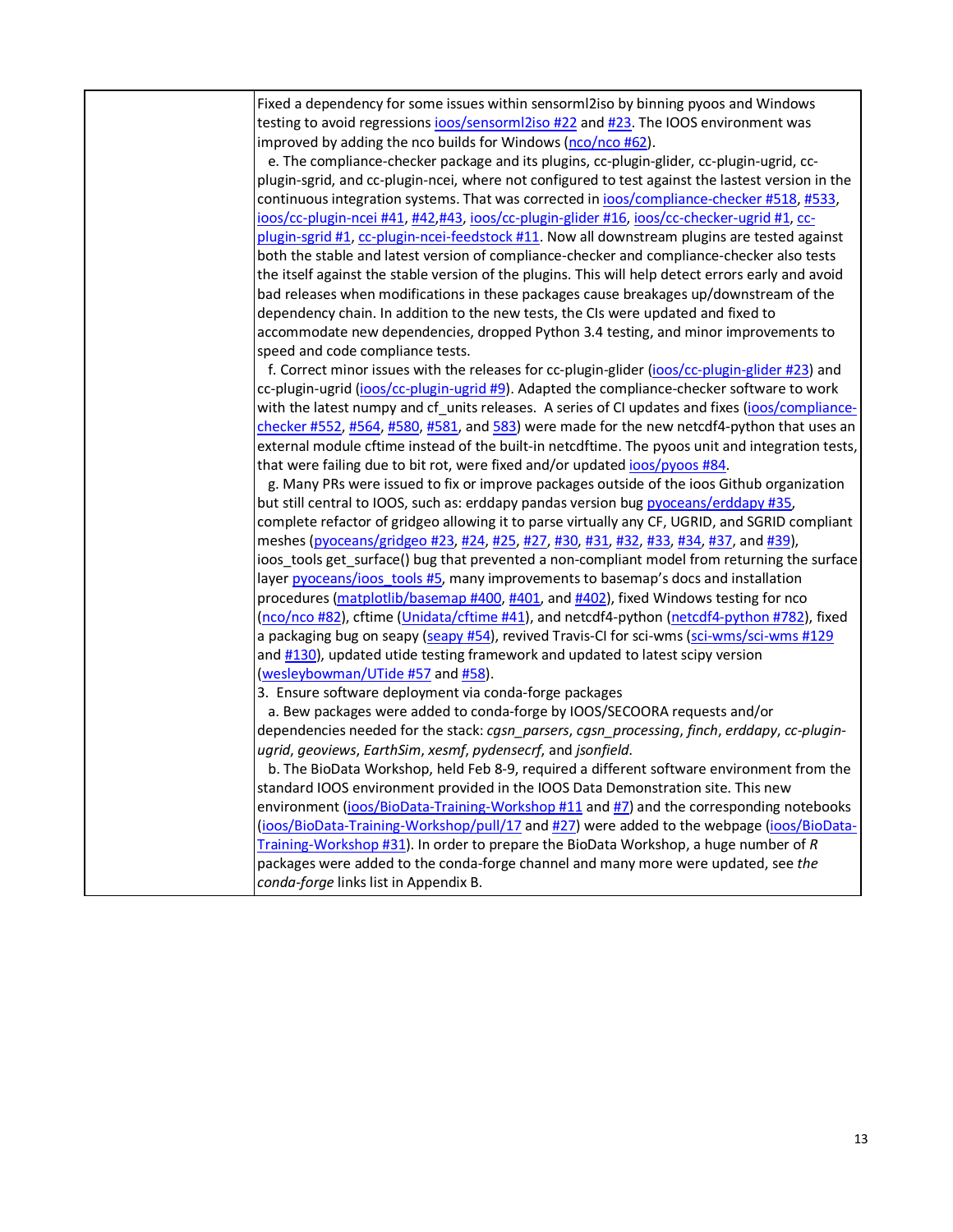## **Milestone F: Special Projects Ongoing**

| Institution/Contractor                                                         | <b>Status</b>                                                                                                                                                                                                                                                                                                                                                                                                                                                                                                                                                                                                                                                                                                                                                                                                                                                                                                                                                    |
|--------------------------------------------------------------------------------|------------------------------------------------------------------------------------------------------------------------------------------------------------------------------------------------------------------------------------------------------------------------------------------------------------------------------------------------------------------------------------------------------------------------------------------------------------------------------------------------------------------------------------------------------------------------------------------------------------------------------------------------------------------------------------------------------------------------------------------------------------------------------------------------------------------------------------------------------------------------------------------------------------------------------------------------------------------|
| <b>Total Water Initiative</b><br>(Fathom Science, LLC)                         | Ongoing: Fathom Science, LLC is working to port a prototype operational ocean prediction<br>system to the Amazon cloud computing infrastructure. Fathom Science is working closely with<br>RPS/ASA on this project, in conjunction with several key federal partners at NOAA Center for<br>Operational Oceanographic Products and Services (P. Burke, C. Lindley, A. Zhang), NOAA<br>National Water Center (T. Flowers), and NOAA Coastal Survey Development Lab (E. Myers, E.<br>Vandenameele). The effort supports NOAA's Total Water Initiative, which calls for a boundary-<br>spanning partnership across multiple sectors to predict and deliver water information. Several<br>documentations are being developed on how to carry out ocean model simulations in the<br>Amazon cloud computing environment. We are also in the process of working with NC Sea<br>Grant extension specialist, Jane Harrison, to develop an outreach effort of this project. |
| Data 61 & USGS (Signell)                                                       | Complete                                                                                                                                                                                                                                                                                                                                                                                                                                                                                                                                                                                                                                                                                                                                                                                                                                                                                                                                                         |
| <b>NOS Web Camera</b><br><b>Applications Testbed</b><br>(SECOORA and Surfline) | Ongoing: Surfline coordinated with SECOORA stakeholders to identify five target locations for<br>the WebCAT project. The cameras have been deployed in Cape Hatteras, NC; Cherry Grove Pier<br>in Myrtle Beach, SC; 40th St. Miami, FL; St. Augustine, FL; and Twin Piers in Bradenton Beach,<br>FL. In addition, a "bonus" cam was installed at Folly Beach Pier, SC thanks to support from both<br>SECOORA and the National Weather Service in Charleston, SC. All of the cams are now available<br>from the SECOORA WebCAT online portal. The Surfline deliverables are now complete. The<br>video feeds from the cams will continue to be accessible via Axiom until early 2019 unless<br>further funding is obtained.                                                                                                                                                                                                                                       |
|                                                                                | WebCAT was highlighted during a Surfline presentation provided at the Global Waves<br>Conference in Santa Cruz on March 7. A copy of the slides can be viewed here. Surfline also was<br>invited to participate in a panel discussion at the AMS Washington Forum on April 24, where we<br>also highlighted the WebCAT project. The relevant slides can be viewed here.                                                                                                                                                                                                                                                                                                                                                                                                                                                                                                                                                                                          |
|                                                                                | Axiom worked with Surfline to setup a harvest program to download 10-minute video files from<br>each SECOORA funded webcam and ingest them into the SECOORA data system. Automated<br>the stitching of video files together and updated WEBCAT landing page to a visually more<br>appealing interface: http://secoora.org/webcat.                                                                                                                                                                                                                                                                                                                                                                                                                                                                                                                                                                                                                                |
|                                                                                | Responded to WebCAT feedback, including: Adding JSON file inventory to the root of daily files;<br>made the additional video clips easier for users to find on the website; created a default feature<br>for videos to start at the time closest to 10 am; and, resolved video data feed issues and<br>documented how to download clips programmatically for analysis.                                                                                                                                                                                                                                                                                                                                                                                                                                                                                                                                                                                           |

## **2) Scope of Work**

Scope of work is as described in the Year 2 descope proposal.

### **3) Personnel and Organizational Structure**

A current list of SECOORA Members and Board is available on our website. Additionally, SECOORA personnel job descriptions and employee CVs are available on: http://secoora.org/certification.

### **4) Budget Analysis**

SECOORA's March 31, 2018 financial report for Year 1 funds shows a budget balance remaining of approximately \$150k. SECOORA's March 31, 2018 financial report for Year 2 funds shows a budget balance remaining of approximately \$1.9M. We are within budget and on track with spending. SECOORA continues to receive invoices regularly from our sub-awardees and we process them at one of two bi-monthly administration meetings. All invoices are paid within forty-five days. SECOORA continues to draw from ASAP monthly. As a reminder SECOORA pays out its monthly operational costs (i.e. payroll, etc.) and then conducts the ASAP draws in the middle of the following month for both the preceding month's operation expenses and the sub-awardee invoices.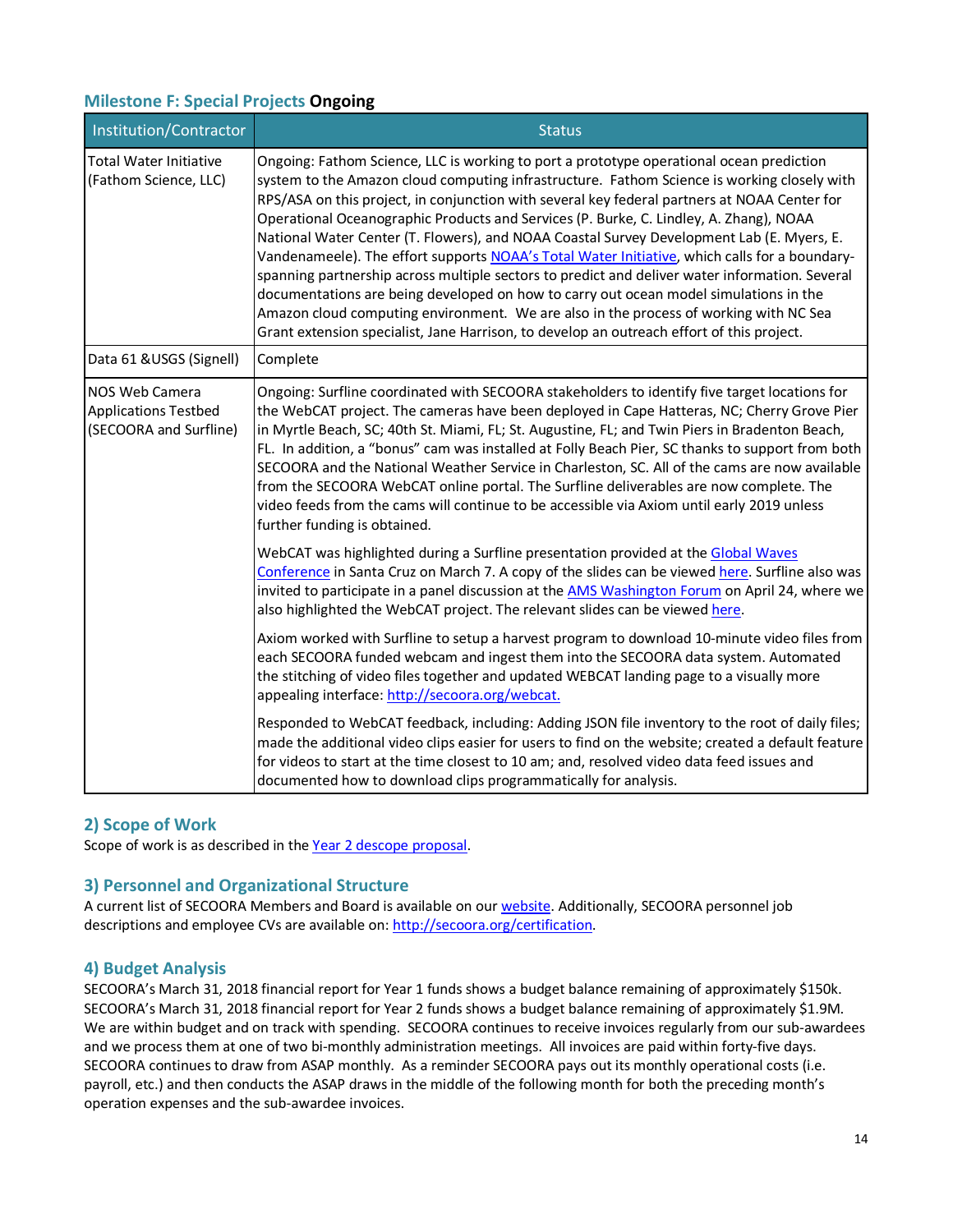## **Appendix A – IOOS Data Management and Data Sharing Requirements**

#### 1. Open Data Sharing

The SECOORA Data System provides data resources in a one stop data portal, free to the public, with data assets originating from federal and state agencies, local municipalities, academic institutions, research organizations, private companies, nonprofit organizations, and community observers. Real-time and near real-time data are served as soon as practical as the data become available.

SECOORA works with data providers and its data partner, Axiom Data Science, to establish and maintain freely available data streams that allow for timely ingestion, processing, and serving of data. When possible, SECOORA aims to provide realtime or near real-time (as defined in RICE IOOS Guidelines) quality assured and quality-controlled data. SECOORA adheres to data and metadata standards established by IOOS and leverages the experience and expertise of the community of data providers to improve data quality.

Status: All data currently served by the SECOORA data portal carries with it the permission to view and access and carries no privacy or ethical restrictions. Data access is defined here as being permitted to download data through the SECOORA data portal.

Challenges: Metadata for some data streams are sparse, often due to a lack of quality metadata from upstream data providers; efforts are underway to enhance metadata records and develop tools to ease and democratize metadata curation using the SECOORA Research Workspace.

#### 2. Data management planning and coordination

Data management is an increasingly important aspect of IOOS activities. Data management plans and the coordination of activities between Regions and the IOOS Program Office ensure that data are maintained in easily accessible formats that are archived for long-term storage.

The SECOORA Data Management Plan provides the approach to the necessary implementation, describing how data are ingested, managed and distributed from the source to public dissemination.

The primary processes involved with data management and flow include data ingestion, standards and format, metadata and discovery, quality control, stewardship and preservation, access and dissemination, archival and security. SECOORA and its data management partner, Axiom Data Science, serve data to users in common machine-readable data formats and provide the feeds to the GTS with their service-oriented architecture. SECOORA works with Axiom and data providers to ensure that IOOS standard ontologies and vocabularies are being used. SECOORA strives to maintain standards-compliant metadata and provide information to the IOOS catalog. All data received and made available through the SECOORA data portal is stored in a custom infrastructure developed by Axiom. Axiom maintains onsite storage at their facilities, as well as at a redundant offsite storage location. Axiom also makes available open-source resources of software developed through a public GitHUB repository.

SECOORA officially became RICE certified by NOAA in 2017. As part of this process, the SECOORA Data Management plan was completed (April 2017) and the plan will be updated routinely (minimum 5 years) as needed to meet new requirements from the IOOS DMAC.

#### 3. Provision of data to the Global Telecommunication System (GTS)

SECOORA has maintained their commitment to provide data to the GTS though NDBC. In some instances, the data is flowing from the SECOORA funded data provider (i.e. UNCW, USF COMPS buoys). The Big Carlos Pass station will be submitted to NDBC directly by SECOORA. Finally, CDIP moorings within the region are reported to the GTS by the CDIP program. Challenge: SECOORA is working with PIs to determine if it would be beneficial for Axiom to take over NDBC submissions for all PIs. Right now much of the work to submit to NDBC is duplicated at each research program and bringing it under the SECOORA DMAC structure could make it more efficient.

#### 4. Data access services

All data and products are registered in the IOOS Catalog. SECOORA offers six access points: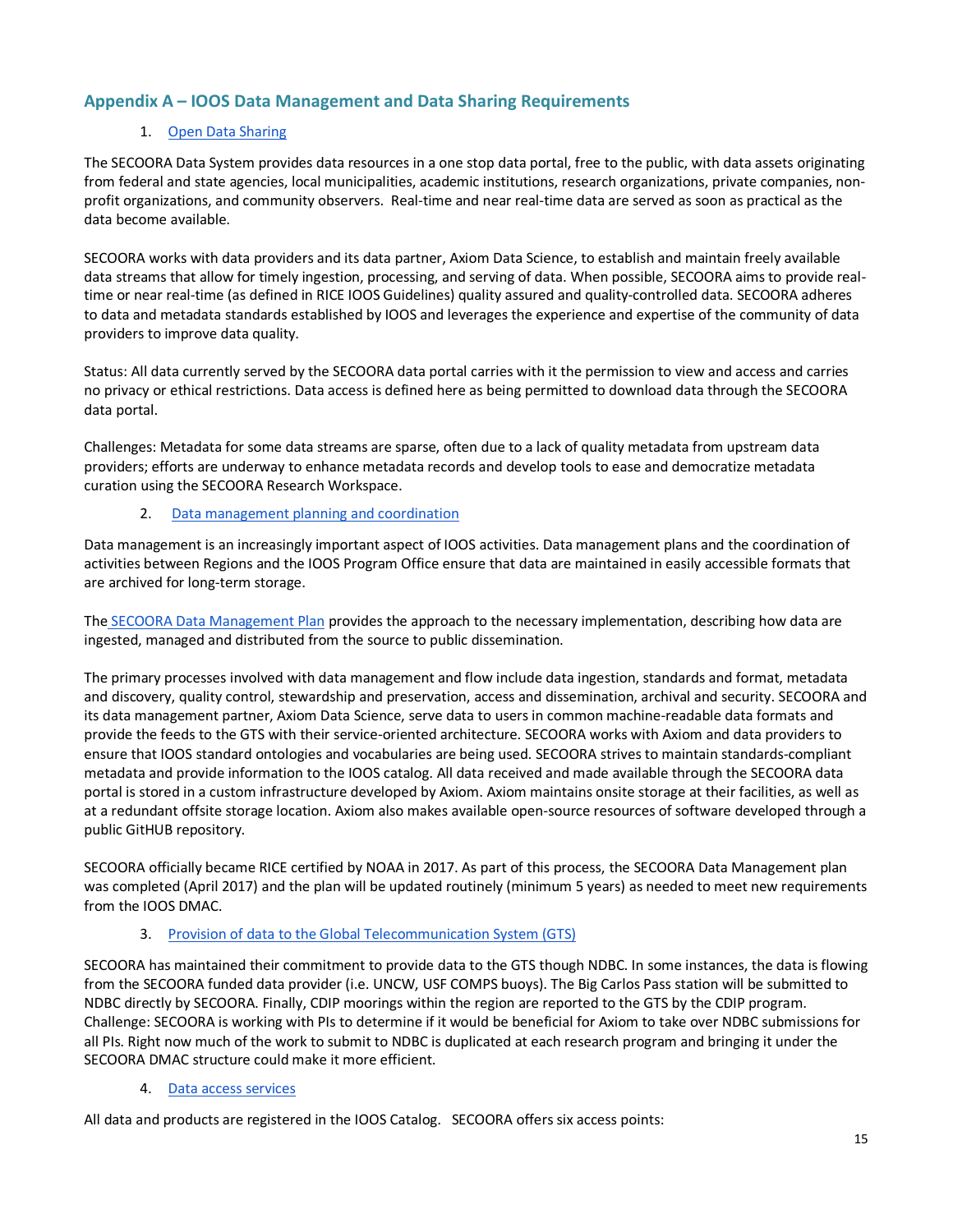- 1. *Thematic Realtime Environmental Distributed Data Services (THREDDS)* SECOORA provides THREDDS access points for raster (gridded) data stored in NetCDF format. Axiom upgraded THREDDS to 4.6.10 http://thredds.secoora.org and updated SECOORA ISO WAF - https://thredds.secoora.org/iso.
- 2. Open-source Project for a Network Data Access Protocol (OPeNDAP) SECOORA provides OPeNDAP access points for raster (gridded) and time-series data.
- 3. Web Map Service (WMS) SECOORA provides WMS access points for point, vector, and polygon information, as well as raster (gridded) data.
- 4. Web Feature Service (WFS) SECOORA provides WFS access points for point, vector, and polygon information, as well as time-series and raster (gridded) data.
- 5. Environmental Research Division's Data Access Program (ERDDAP) SECOORA primarily uses this service to facilitate device-level downloads (e.g., tabular data). Axiom upgraded ERDDAP to 1.80 - http://erddap.secoora.org
- 6. File Downloads SECOORA often provides data as downloadable files. These files are mostly served in the standard shared data file formats above, or in the case of project-specific data, in their native file formats.

Challenges: Large datasets and heavy usage can strain data access servers and negatively impact user experiences; Axiom and SECOORA are continually tuning and enhancing data service software and developing deployment techniques to maximize performance and stability of these services. As new data types and variables come on-line routine coordination between Axiom, SECOORA, and IOOS will be required to make them available. Currently the IOOS Glider DAC only makes available a subset of data types transmitted by the profiling gliders.

### 5. Catalog registration

SECOORA maintains a WAF (https://thredds.secoora.org/iso), which is harvested by the IOOS Catalog. All data and products are registered in the IOOS catalog.

### 6. Common data formats

SECOORA offers data in IOOS compliant formats through the use of ncSOS, THREDDS and ERDDAP. SECOORA provides nearly all data in four open, standardized forms:

- 1. *Network Common Data Form (NetCDF)*  a self-describing, machine-independent data format that SECOORA uses primarily for raster (gridded) data. Some data stored as unstructured grids use this format as well.
- 2. *Comma Separated Values (CSV)* a human-readable ASCII format that is nearly universally accepted by spreadsheet and programming languages. SECOORA uses CSV formats to allow users to download (1) time-series extractions from raster data, and (2) GIS vector and polygon information (e.g., boundaries).
- 3. *Shapefile* an open geographic information system format for point, vector, and polygon data. SECOORA allows users to download shapefiles of static GIS layers such as boundaries, biologic distributions, etc.
- 4. *Portable Network Graphics (PNG)* PNG is a lossless, image format provided as an alternative to shapefiles in the SECOORA catalog. PNGs are limited in use as they are pre-projected, pre-scaled, and pre-sized images of data layers. However, SECOORA provides PNG files as example WMS requests, which are useful to users who cannot access GIS services and who do not understand how to manipulate WMS requests.
	- 7. Metadata standards

All IOOS data providers are expected to ensure relevant metadata is produced, accessible and compliant with IOOS conventions, and to participate as appropriate in the development of such conventions. Descriptive information about datasets, sensors, platforms, models, analysis methods, quality-control procedures is essential for the long-term usability and reuse of information.

SECOORA requires standards-compliant metadata for project-level data (SECOORA or IOOS-funded projects). Though SECOORA does not require specific metadata standards for ingesting other types of data, most modern data submittals are accompanied by standard ISO/FGDC metadata records. Research Workspace (RW) is being phased in within SECOORA and it will be used to assemble, store, and share data by researchers or SECOORA partners. RW provides users with a web-based interface that allows researchers to create *projects* to represent particular scientific studies or focuses of research within a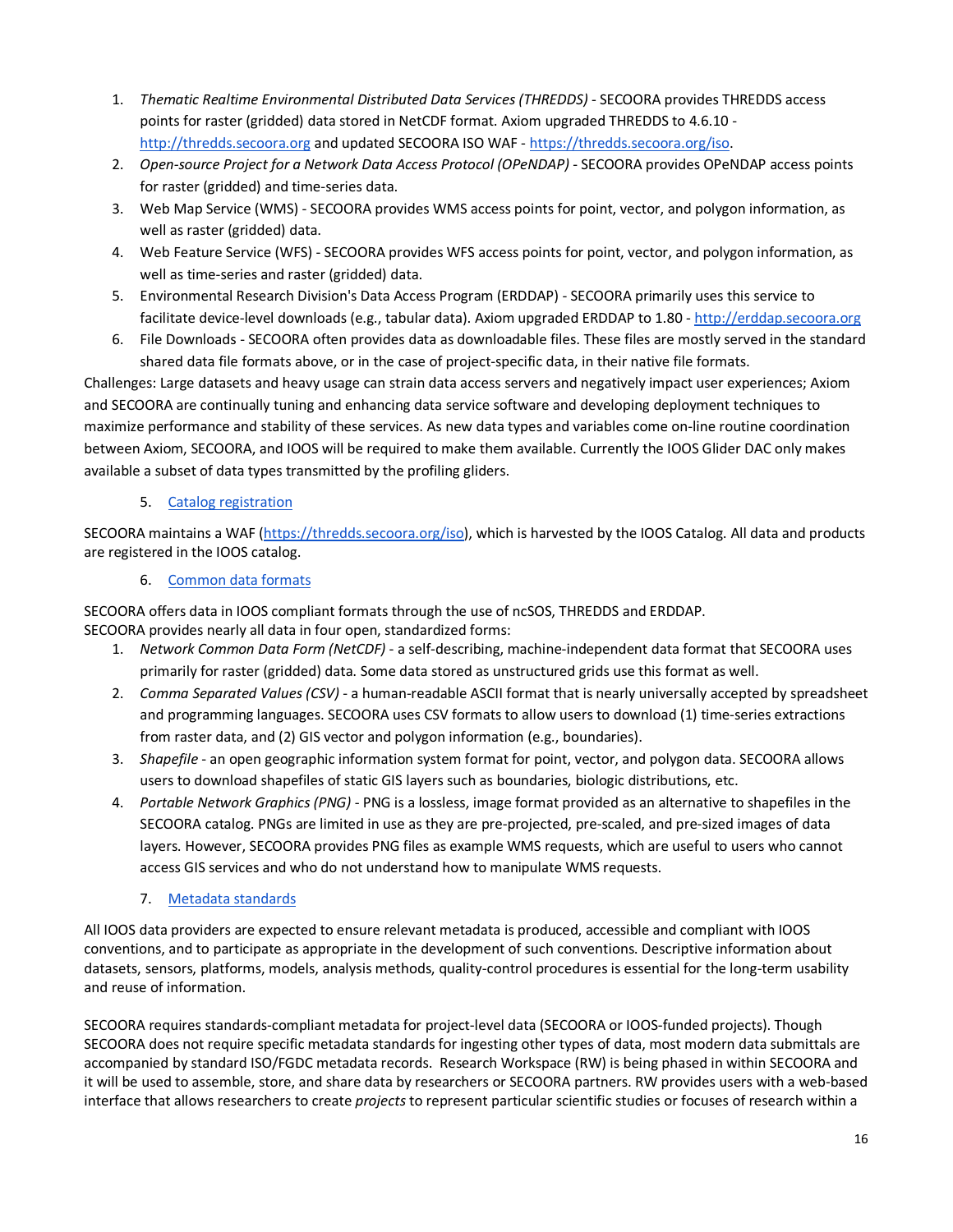larger effort. Standard, discovery-level ISO 19115-2 and 19115-10 compliant metadata can be generated for both projects and individual datasets.

Many historical datasets come with informal metadata documentation that is variable in terms of completion and detail required by modern standards. Some data sets are only accompanied with narrative information. In these cases, SECOORA plans to work with the data provider to create more up-to-date metadata records and share the data within RW so that it can be ingested into the SECOORA data portal.

Challenge: It may be challenging to get historical data, available from non-SECOORA funded researchers, input into RW. SECOORA and Axiom staff will encourage and assist these researchers in an effort improve the likelihood of them sharing their historical data through RW. Axiom and SECOORA will do their best to make these valuable data resources available with as much documentation as possible.

#### 8. Storage and archiving

SECOORA ingested data is stored in a secure, professionally managed external facility with total storage space for over 1.8 petabytes of data. Those resources are geo-replicated between Portland, OR and Providence, RI. All aggregated data is stored indefinitely beyond the life of each individual project. Real-time sensor feeds will become historical sensor feeds one-month after collection. The only assets that are not kept indefinitely in storage are webcam images.

As a federally funded program, SECOORA is required to submit data it generates to a national archive center. SECOORA is working with the National Centers for Environmental Information (NCEI) to assist with the archival of appropriate data types accepted by NCEI. SECOORA maintains an NCEI archive WAF at http://ncei.axiomdatascience.com/secoora/ which is regularly harvested by NCEI. The bulk of the data assets managed by SECOORA are non-real-time, nonfederal assets, sometimes from small data originators, and often from distinct research projects or large, integrated ecological research programs. These data may not fall under the purview of the NCEI. Accordingly, SECOORA plans to archive these data in the DataONE network through RW.

#### 9. Ontologies, vocabularies, common identifiers

SECOORA makes use of IOOS ontologies, vocabularies and common identifiers as needed.

### 10. Consideration for Long-term Operations

The SECOORA Data System hosts several integrated data management tools to ease data access, storage, and sharing by its users including the Research Workspace (RW) and its metadata editor, and the SECOORA Portal and catalog system. The SECOORA RW, the web-based data management application, will be used to assemble, store, and share data by researchers or SECOORA partners.

RW includes an integrated metadata editor to support the documentation of data and facilitate its accuracy and reuse. Content collected in the RW metadata editor uses fields from the ISO 19115 suite of standards for geospatial metadata, which is the FGDC endorsed successor to the CSDGM, extended to describe taxonomic classification for biological datasets. Standard, discovery-level ISO 19115-2 and 19115-10 compliant metadata can be generated for both projects and individual datasets.

Axiom Data Science has made significant progress redesigning the back end SECOORA Data System to implement and support QARTOD checks for real-time data. Through fall 2018, Axiom will be working to implement and display QARTOD flags to be available through the SECOORA data portal. This work will be ongoing as QARTOD manuals are further developed for additional parameters to provide the correct level of guidance for implementing appropriate QC at the regional level. SECOORA will continue working with regional data providers and experts to develop user established range tests that are specific to each sensor and its location.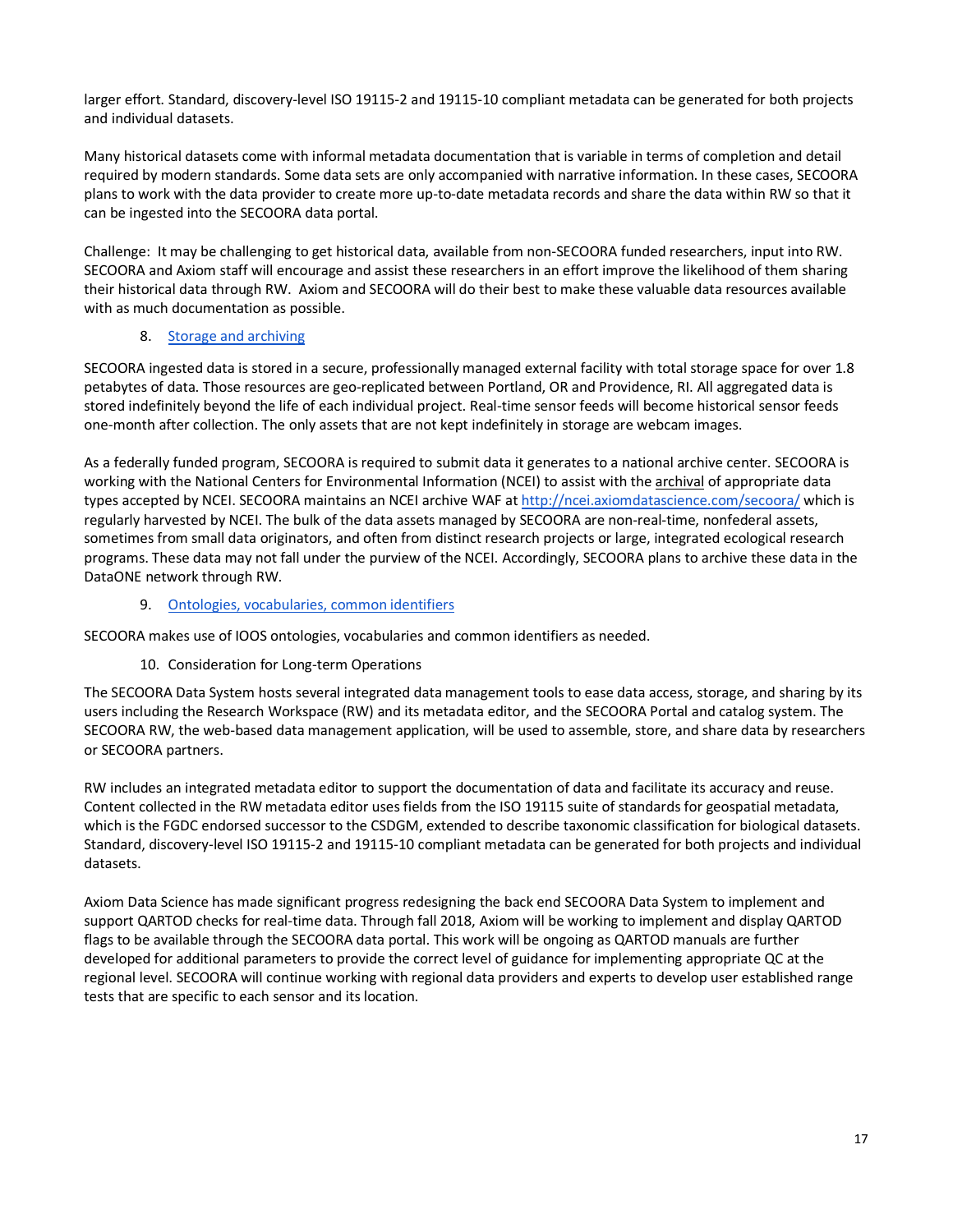### **Appendix B – Conda -forge links list**

These are the links to the PRs adding and/or updating a package on *conda -forge* : https://github.com/conda -forge/staged -recipes/pull/4111 https://github.com/conda -forge/staged -recipes/pull/4147 https://github.com/conda -forge/staged -recipes/pull/4834 https://github.com/conda -forge/staged -recipes/pull/4841 https://github.com/conda -forge/staged -recipes/pull/4849 https://github.com/conda -forge/staged -recipes/pull/4852 https://github.com/conda -forge/staged -recipes/pull/5472 https://github.com/conda -forge/staged -recipes/pull/5473 https://github.com/conda -forge/staged -recipes/pull/5475 https://github.com/conda -forge/staged -recipes/pull/5476 https://github.com/conda -forge/staged -recipes/pull/5479 https://github.com/conda -forge/staged -recipes/pull/5858 https://github.com/conda -forge/compliance -checker -feedstock/pull/19 https://github.com/conda -forge/compliance -checker -feedstock/pull/21 https://github.com/conda -forge/django -feedstock/pull/47 https://github.com/conda -forge/django -grappelli -feedstock/pull/12 https://github.com/conda -forge/django -typed -models -feedstock/pull/7 https://github.com/conda -forge/djangorestframework -feedstock/pull/19 https://github.com/conda -forge/gridgeo -feedstock/pull/8 https://github.com/conda -forge/ioos\_tools -feedstock/pull/3 https://github.com/conda -forge/jsonfield -feedstock/pull/1 https://github.com/conda -forge/libnetcdf -feedstock/pull/39 https://github.com/conda -forge/libnetcdf -feedstock/pull/40 https://github.com/conda -forge/libnetcdf -feedstock/pull/43 https://github.com/conda -forge/nco -feedstock/pull/48 https://github.com/conda -forge/nco -feedstock/pull/55 https://github.com/conda -forge/pocean -core -feedstock/pull/13 https://github.com/conda -forge/pysgrid -feedstock/pull/8 https://github.com/conda -forge/pytzdata -feedstock/pull/1 https://github.com/conda -forge/r -bold -feedstock/pull/1 https://github.com/conda -forge/r -cli -feedstock/pull/1 https://github.com/conda -forge/r -crayon -feedstock/pull/2 https://github.com/conda -forge/r -crul -feedstock/pull/1 https://github.com/conda -forge/r -curl -feedstock/pull/1 https://github.com/conda -forge/r -finch -feedstock/pull/1 https://github.com/conda -forge/r -geometry -feedstock/pull/1 https://github.com/conda -forge/r -geor -feedstock/pull/1 https://github.com/conda -forge/r -geor -feedstock/pull/2 https://github.com/conda -forge/r -gstat -feedstock/pull/1 https://github.com/conda -forge/r -hdf5r -feedstock/pull/1 https://github.com/conda -forge/r -httpuv -feedstock/pull/1 https://github.com/conda -forge/r -jsonlite -feedstock/pull/2 https://github.com/conda -forge/r -leaflet -feedstock/pull/1 https://github.com/conda -forge/r -lidr -feedstock/pull/1 https://github.com/conda -forge/r -mapedit -feedstock/pull/1 https://github.com/conda -forge/r -mapview -feedstock/pull/1 https://github.com/conda -forge/r -natserv -feedstock/pull/1 https://github.com/conda -forge/r -obistools -feedstock/pull/1 https://github.com/conda -forge/r -pillar -feedstock/pull/1